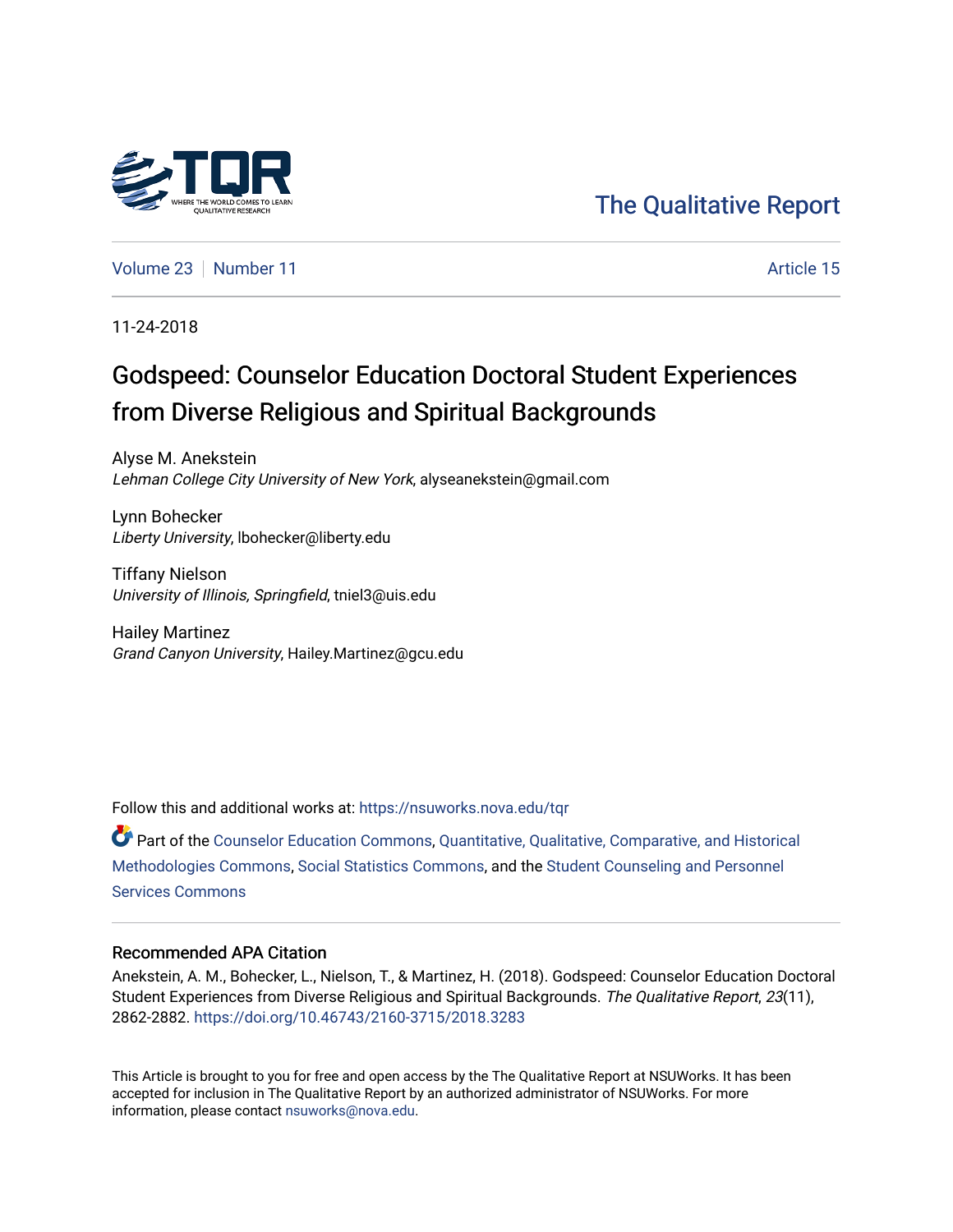# **Qualitative Research Graduate Certificate** Indulge in Culture Exclusively Online . 18 Credits **LEARN MORE**



## Godspeed: Counselor Education Doctoral Student Experiences from Diverse Religious and Spiritual Backgrounds

## Abstract

Amidst growing literature regarding the importance of spirituality within counseling and counselor education, little is known of the experiences of doctoral students regarding their religious and spiritual backgrounds while matriculating through their doctoral program. This research explored the experiences of four researcher-participant counselor education doctoral students from diverse religious and spiritual backgrounds. This exploration deepened their understanding of the role their religious and spiritual identities played in their thoughts, emotions, challenges, and strengths of their experiences. A phenomenological autoethnography method was used for this study. A unique data analysis procedure was developed called Integrative Group Process Phenomenology (IGPP), which was used to analyze journal and music data. The overarching experience was described as a journey with four primary categories of themes identified: painful experiences, learning and awareness, velocity (i.e., themes descriptive of movement and action), and connect versus disconnect. This research brought to light the challenges that counselor education doctoral students may encounter in their training, while highlighting the strength and resilience that religion and spirituality may offer. Recommendations, limitations, and implications for the counseling profession are offered to further the development of research regarding religious and spiritual experiences.

## Keywords

Counseling Students, Religion, Spirituality, Autoethnography, Phenomenology, Doctoral Training

## Creative Commons License



This work is licensed under a [Creative Commons Attribution-Noncommercial-Share Alike 4.0 International](https://creativecommons.org/licenses/by-nc-sa/4.0/)  [License](https://creativecommons.org/licenses/by-nc-sa/4.0/).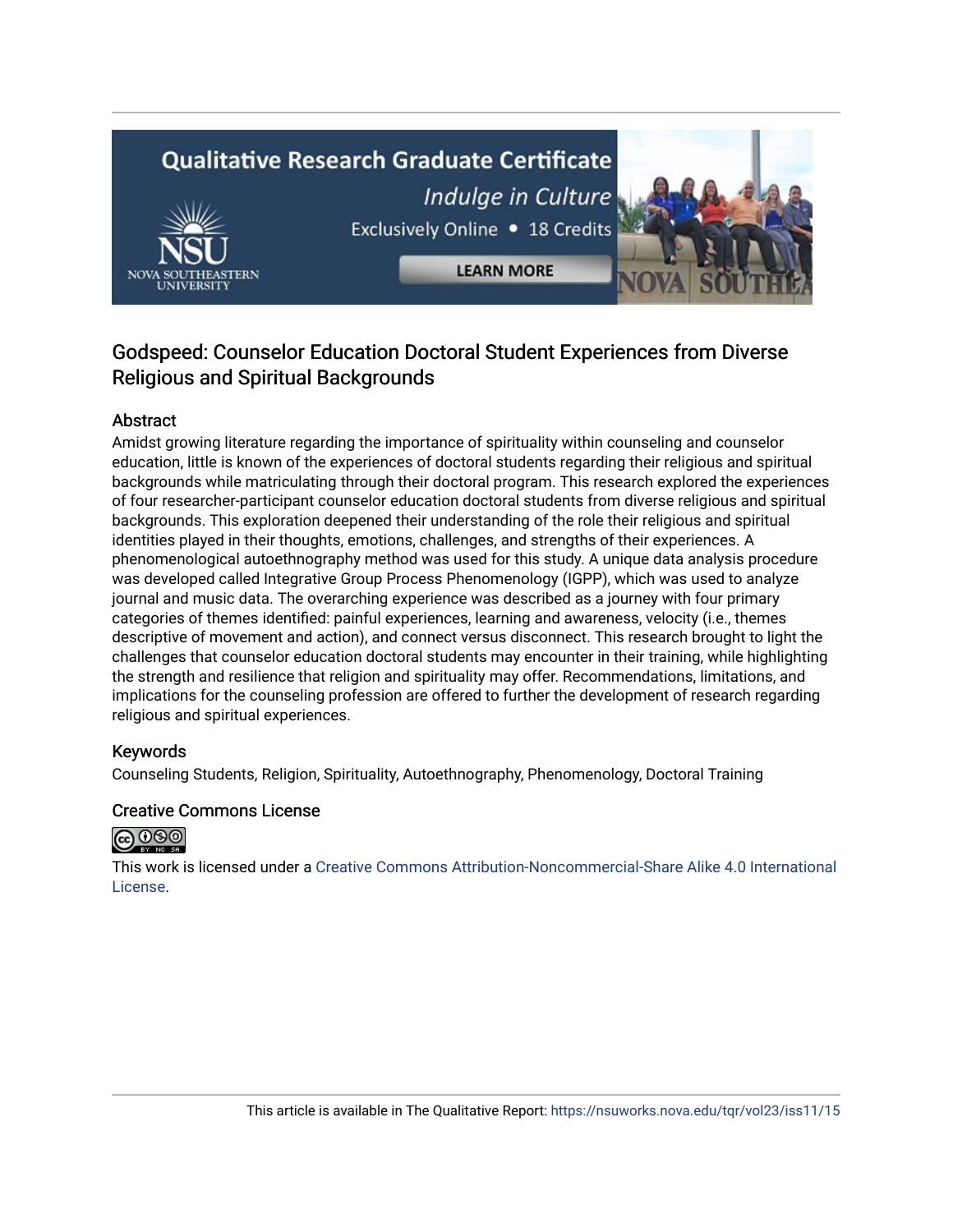

## **Godspeed: Counselor Education Doctoral Student Experiences from Diverse Religious and Spiritual Backgrounds**

Alyse M. Anekstein Lehman College City University of New York, New York, USA

> Lynn Bohecker Liberty University, Lynchburg, Virginia, USA

Tiffany Nielson University of Illinois, Springfield, Illinois, USA

Hailey Martinez Grand Canyon University, Phoenix, Arizona, USA

*Amidst growing literature regarding the importance of spirituality within counseling and counselor education, little is known of the experiences of doctoral students regarding their religious and spiritual backgrounds while matriculating through their doctoral program. This research explored the experiences of four researcher-participant counselor education doctoral students from diverse religious and spiritual backgrounds. This exploration deepened their understanding of the role their religious and spiritual identities played in their thoughts, emotions, challenges, and strengths of their experiences. A phenomenological autoethnography method was used for this study. A unique data analysis procedure was developed called Integrative Group Process Phenomenology (IGPP), which was used to analyze journal and music data. The overarching experience was described as a journey with four primary categories of themes identified: painful experiences, learning and awareness, velocity (i.e., themes descriptive of movement and action), and connect versus disconnect. This research brought to light the challenges that counselor education doctoral students may encounter in their training, while highlighting the strength and resilience that religion and spirituality may offer. Recommendations, limitations, and implications for the counseling profession are offered to further the development of research regarding religious and spiritual experiences. Keywords: Counseling Students, Religion, Spirituality, Autoethnography, Phenomenology, Doctoral Training*

Across professional disciplines, spirituality has been shown to be an important factor in physical health and mental wellness (Anandarajah & Hight, 2001; Dixon & Wilcox, 2016; Kaplan, Tarvydas, & Gladding, 2014; Koenig, 2015; Koenig, Larson, & McCullough, 2000; Koenig, McCullough, & Larson, 2001; Morrison, Clutter, Pritchett, & Demmitt, 2009; Richards & Bergin, 2005; Stanard, Sandhu, & Painter, 2000; Tabei, Zarei, & Joulaei, 2016; van Asselt & Senstock, 2009). Similarly, a noticed increase in the use of spirituality into clinical practice has emerged (Anandarajah & Hight, 2001; Morrison et al., 2009) as clients prefer to be counseled based on their past religious and spiritual experiences and backgrounds (Rose, Westefeld, & Ansley, 2001). The profession of counseling is often differentiated from other mental health professions by a focus on healthy functioning and holistic wellness: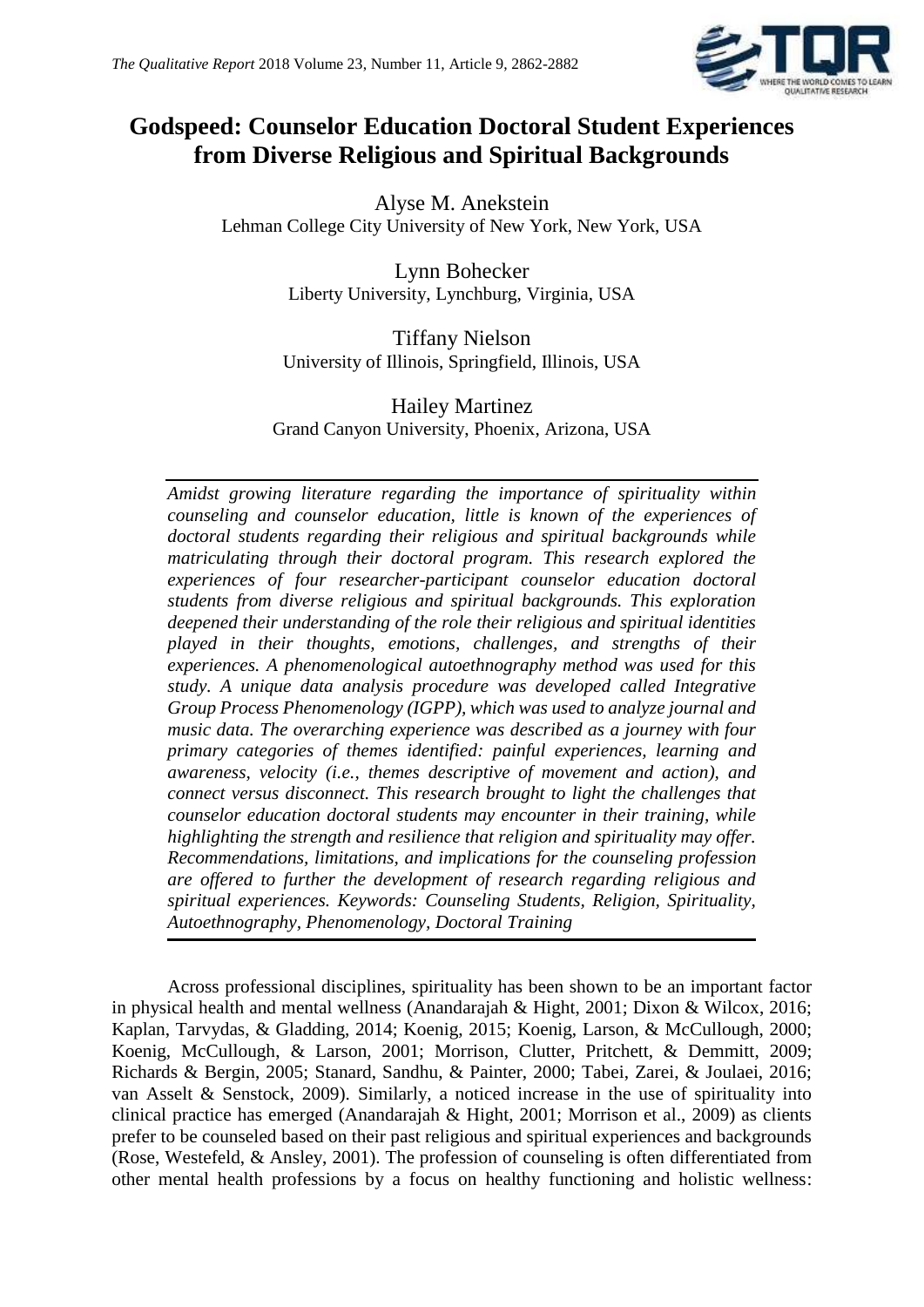prevention instead of remediation (Bohecker, Schellenberg, & Silvey, 2017; Myers & Sweeney, 2008). Wellness is considered a state of well-being in which the "body, mind, and spirit are integrated" (Myers, 2009, p. 563). The idea that spirituality and religion are important characteristics of an individual's health and wellness is supported by the World Health Organization (WHO, 1983) and is uncontested in the counseling literature (Bohecker, Schellenberg, & Silvey, 2017).

The counseling profession seems to value client spiritual support networks, encourage counselors to engage in self-care activities to promote their own spiritual well-being, and recognize the impact of religion and spirituality on both client and counselor (American Counseling Association [ACA], 2014; Council for Accreditation of Counseling and Related Educational Programs [CACREP], 2016). Additionally, the literature in counseling continues to echo previous findings highlighting the importance of planned, consistent, and effective training of counseling students on issues of spirituality (Bohecker, Schellenberg, & Silvey, 2017; Cashwell & Young, 2004; Hall, Burkholder, & Sterner, 2014; Kimbel & Schellenberg, 2014; Myers & Willard, 2003; Reiner & Dobmeier, 2014; Young, Wiggins-Frame, & Cashwell, 2007). Furthermore, there is a meaningful and corresponding link between spirituality and counseling as a profession (Hall, Burkholder, & Sterner, 2014). Some have found a sense of calling into counseling "as a function of [their] spiritual path" (Hall, Burkholder, & Sterner, 2014, p. 13), supporting previous mental health literature (Duffy, Bott, Allan, Torrey, & Dik, 2012; Freeman, 2007; Graff, 2007; Hirsbrunner, Loeffler, & Rompf, 2012; Prest, Russel, & D'Souza, 1999).

For more than two decades, the literature of the counseling profession has recognized the need to include spirituality in counselor training (Curtis & Glass, 2002; Dobmeier & Reiner, 2012; Pate & High, 1995). At present, research reveals an increase in this call into counseling, as counselor education programs play an important role and are vital to the training of competent professional counselors (Bishop, Avila-Juarbe, & Thumme, 2003; Bohecker, Schellenberg, & Silvey, 2017; Briggs & Rayle, 2005; CACREP, 2014; Cashwell & Young, 2004; Curtis & Glass, 2002; Dobmeier & Reiner, 2012; Hagedorn & Gutierrez, 2009; Kimbel & Schellenberg, 2014; Pate & Hall, 2005; Polanski, 2003; Reiner & Dobmeier, 2014; Young, Cashwell, Wiggins-Frame, & Belaire, 2002). Researchers found that students may understand the importance of spirituality and religion in counseling (Yocum, Silvey, Milacci, & Garzon, 2015) and at the same time are not comfortable discussing topics relating to spirituality and religion or the importance of their own spirituality (Henriksen et al., 2015; Prest et al., 1999; Reiner & Dobmeier, 2014; Souza, 2002). As a result of not including discussions of spirituality and religion in counselor training programs, counselors do not feel prepared to address spiritual or religious issues in counseling sessions (Adams, 2012; Henriksen et al., 2015), which has the capacity to result in cultural insensitivity or even harm when working with clients (ACA, 2014; Bohecker, Schellenberg, & Silvey, 2017; Helminiak, 2001; Henriksen et al., 2015).

The reason training programs are not addressing spiritual and religious issues in counseling does not appear to be due to a lack of a training standard (CACREP, 2016, II.2.g) or examples as to how educators or counselor education programs can integrate spiritual and religious dimensions into coursework, curriculum, and programs. In fact, ACA has endorsed competencies for counselors to ethically integrate spirituality and religion into their counseling practice, recognize diversity and embrace a cross-cultural approach in support of the worth, dignity, potential, and uniqueness of people within their social and cultural contexts (ASERVIC, 2009). These competencies (ASERVIC, 2009) include a section on counselor selfawareness, specifically emphasizing the importance of a professional counselor actively exploring his or her own attitudes, beliefs, and values about spirituality and/or religion (ASERVIC, 2009, No. 3).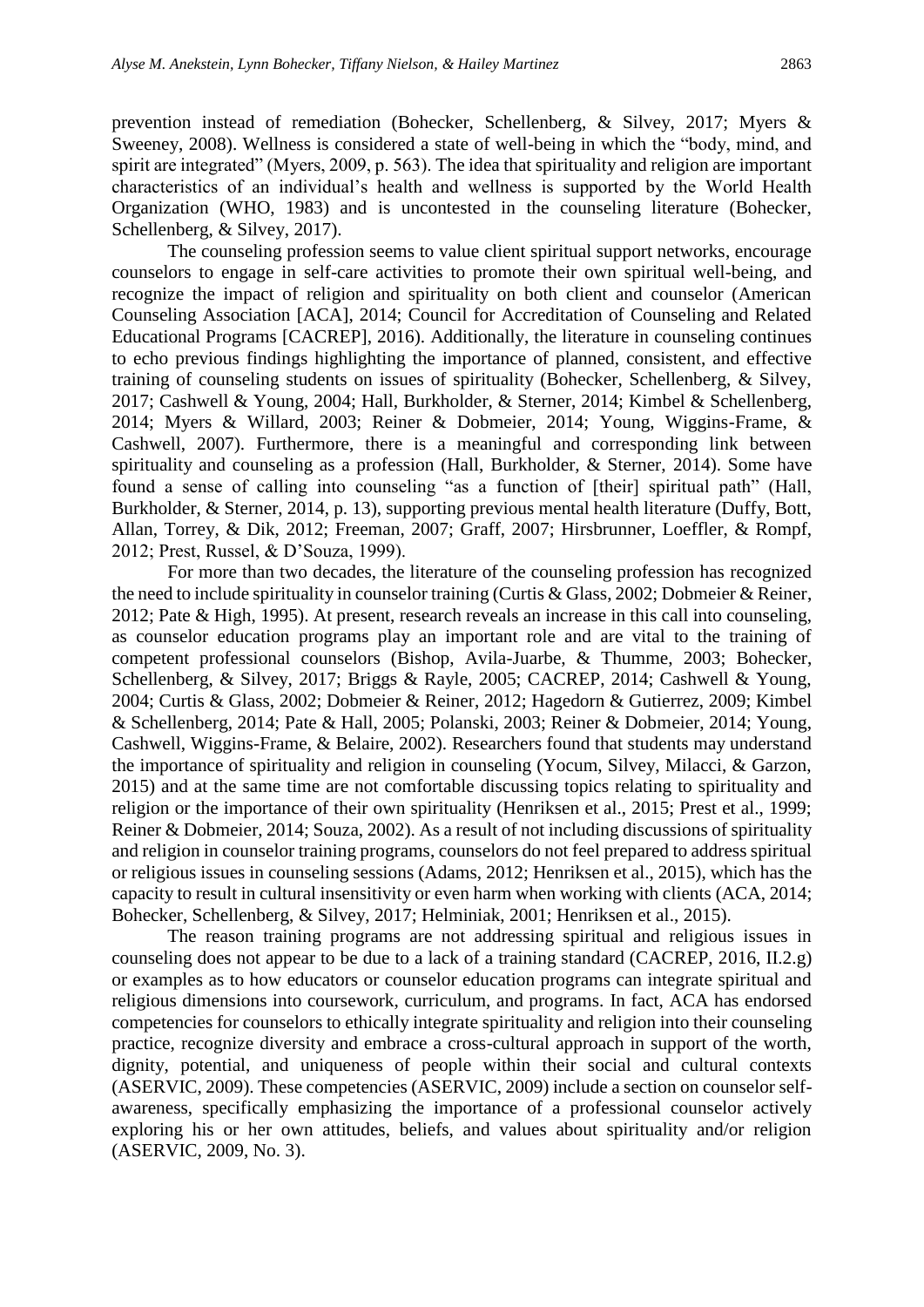A review of research identified barriers to the incorporation of spirituality and religion into counselor education, such as a concern regarding the taboo nature of spiritual and religious beliefs (Kimbel & Schellenberg, 2014). Another barrier found is a lack of understanding of the importance of spirituality and religion in the therapeutic process (Adams et al., 2015; Hage, Hopson, Siegel, Payton, & DeFanti, 2006). In addition, another barrier is a reluctance on the part of counselor training programs to include spiritual and religious diversity into the curriculum (Briggs & Rayle, 2005; Souza, 2002; Young, Cashwell, Wiggins-Frame, & Belaire, 2002). Therefore, a perceived lack of competency (Hage, et al., 2006), a separation of church and state (Kelly, 1994; Kimbel & Schellenberg, 2014), and a lack of guidance (Hagedorn & Gutierrez, 2009; Kimbel & Schellenberg, 2014) could all be attributing factors to the disconnect between training recommendations and application.

We wanted to understand our own lived experiences of inconsistency between the counseling competencies on spirituality and religion and programs and counselor education training. We were all at differing developmental levels across several campuses with very different religious and spiritual values and beliefs. Yet we discovered similar experiences of marginalization within our counselor education doctoral program as we perceived they related to our religious and spiritual beliefs. We were curious to understand if our doctoral level counselor educator program would recognize our diversity, embrace and support our cultural contexts of spiritual and religious beliefs, and if these experiences would continue as we navigated our respective programs of study. We grew in our knowledge of counselor education training literature that provided insight and understanding of the reluctance of counselor educators to include discussions or activities of spiritualty and religion into the counselor training curriculum (Bohecker, Schellenberg, & Silvey, 2017; Briggs & Rayle, 2005; Hagedorn & Gutierrez, 2009; Kimbel & Schellenberg, 2014; Souza, 2002; Young, Cashwell, Wiggins-Frame, & Belaire, 2002). As a result, we decided to explore our own experiences as doctoral students from diverse religious and spiritual backgrounds training to become counselor educators through the overarching research question of: "How do doctoral students with differing religious/spiritual values and beliefs experience their counselor education program?"

#### **Method**

Qualitative research methods are recommended for studies that are exploratory (Creswell & Creswell, 2017). Hermeneutic phenomenology has become a widely accepted method for describing lived experiences of a particular phenomenon and ethnography is a study of customs and cultures (Creswell & Creswell, 2017; van Manen, 1988, 1997). A combination of ethnography and autobiography, autoethnography involves the researcher to also be a participant and provides a method of critique of a self-narrative phenomenon with others within a social context (Spry, 2001). Autoethnography originates as a discourse from the margins of dominant culture; a position in which we found ourselves, as authors, with which we strongly identified (Pratt, 1986). We wanted to explore our lived experiences as religious and spiritual beings experiencing a phenomenon of matriculating through a doctoral program in counselor education. Therefore, a phenomenological autoethnography approach was selected for this study, which provided us with an opportunity for an enriched understanding of our lived experiences of a cultural phenomenon (Muncey, 2010; van Manen, 1988, 1997). The researcher-participant roles provided personalized narrative accounts where we could draw from our own experiences to expand our individual and collective understandings of the particular phenomenon and provide space for our experiences to be heard (Reed-Danahay, 1997).

This methodology allowed us to bring together our lived experiences to form the basis for allowing us to share and create meaning of our experiences. Our intention was to collaborate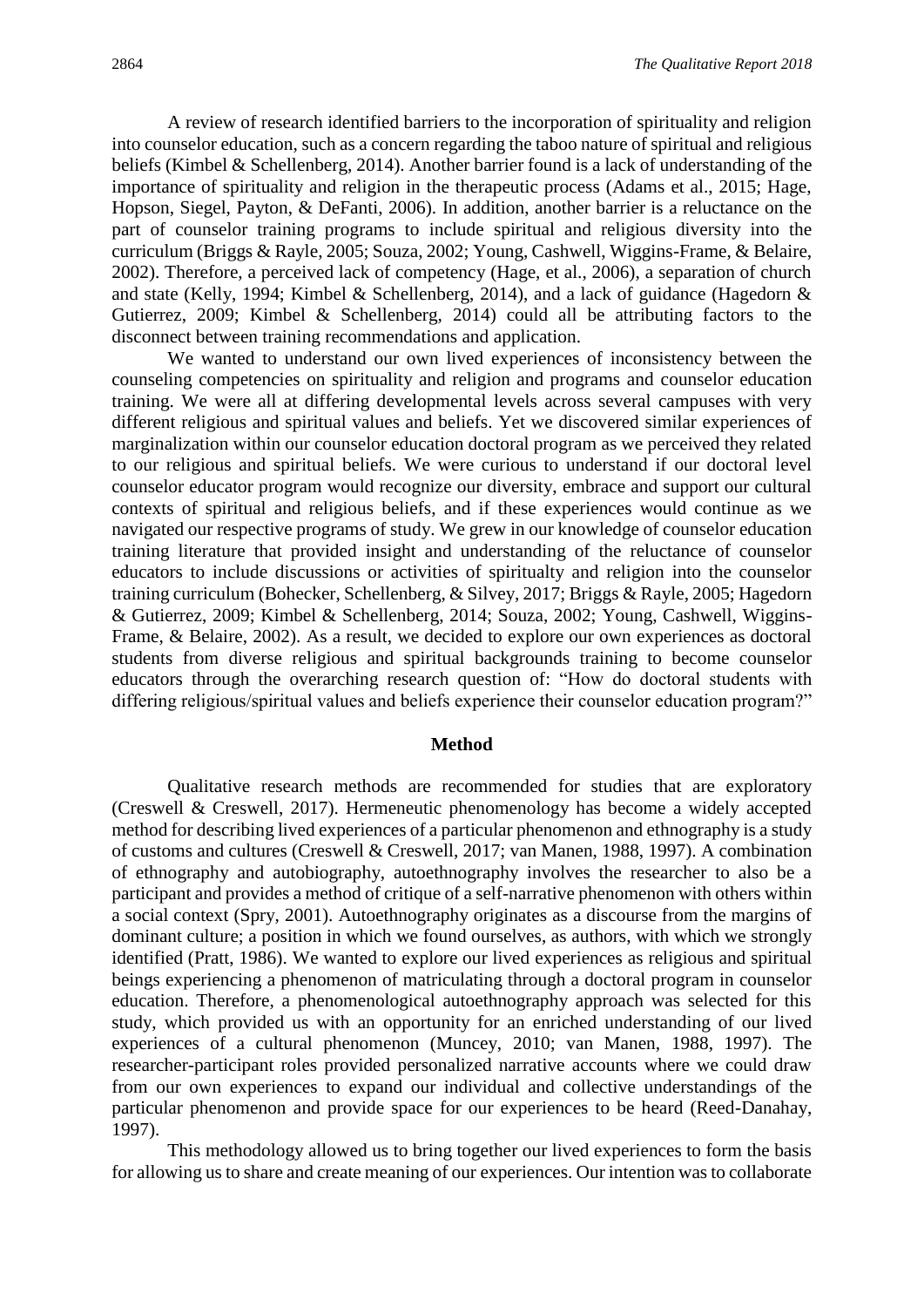with one another to gain understanding of self, of the phenomenon, and to create meaning from our experiences (Muncey, 2010; van Manen 1988, 1997). We sought a depth of understanding and insight into our specific experiences, aimed at providing counselor educators and doctoral students with insight into the experiences of doctoral students in counselor education program as they relate to their religious/spiritual values and beliefs. The following provides a foundational context for who we are as researchers and participants.

#### **Conceptual Framework**

This inquiry was grounded in the Heidegger hermeneutic process and the Hermeneutic Circle, which describes a way of understanding (Spanos, 1976). The ontological premise is that the whole cannot be understood without an understanding of each part, and likewise each part cannot be understood without an understanding of the whole (Spanos, 1976). This circularity supported our researcher-participant stance whereby we sought to understand a lived experience of a cultural phenomenon, which required an understanding of the experience (Spanos, 1976).

As both researchers and participants in a phenomenological autoethnography, we were able to provide richness and thickness to the data collected and engage in the development of themes from a place of deep understanding of the cultural phenomena under study (Geertz, 1973). When we were participants, we experienced "Being There," engaging fully in the lived cultural experiences (Geertz, 1988, p. 130; Watson, 1999). We would schedule specific times to meet as participants, with the intention of "Being There" in a different way, bearing witness to one another's experiences and engaging in additional data collection (Geertz, 1988, p. 130). Alternatively, we also were researchers who engaged in "Being Here" bringing our lived experiences into the "work of ethnography," analyzing data and developing our collective story (Geertz, 1988, p. 130; Spry, 2001, p. 709).

#### **Participants**

An academic institutional review board (IRB) application was submitted at a Northwestern institution in the United States and approval was granted for this research. We are four (4) women from diverse spiritual and religious backgrounds who met in a doctoral program training to become counselor educators. We are also each licensed mental health professionals. Our ages were in the twenties, thirties, and fifties. Our spiritual and religious beliefs are grounded in Judaism, Nazarene, the Church of Latter-Day Saints, and Buddhist/Native American traditions. Each of us value deeply our religious and spiritual beliefs and also identify as professional counselor educators. At the time of the study, we were enrolled in a doctoral program in the Northwestern United States.

#### **Data Collection**

Van Manen (1997) states, "Hermeneutic phenomenological research is a search for fullness" (p. 12). To obtain fullness and depth, we explored our lived experiences of the cultural phenomenon through four different data collection methods. We used reflective journaling, photo-voice, music, and group process (de Bruin, 2016; Johnson & Eveas, 2013; van Manen, 1997; Wang, 2005). We chose these varied forms of qualitative methods of data collection to provide a range of opportunities in which to engage in self-reflection with the experiences (Geertz, 1988; Muncey, 2010; Spry, 2001; van Manen, 1997; Wang, 2005). Utilizing a variety of data collection methods provided a foundation that allowed us as researcher-participants to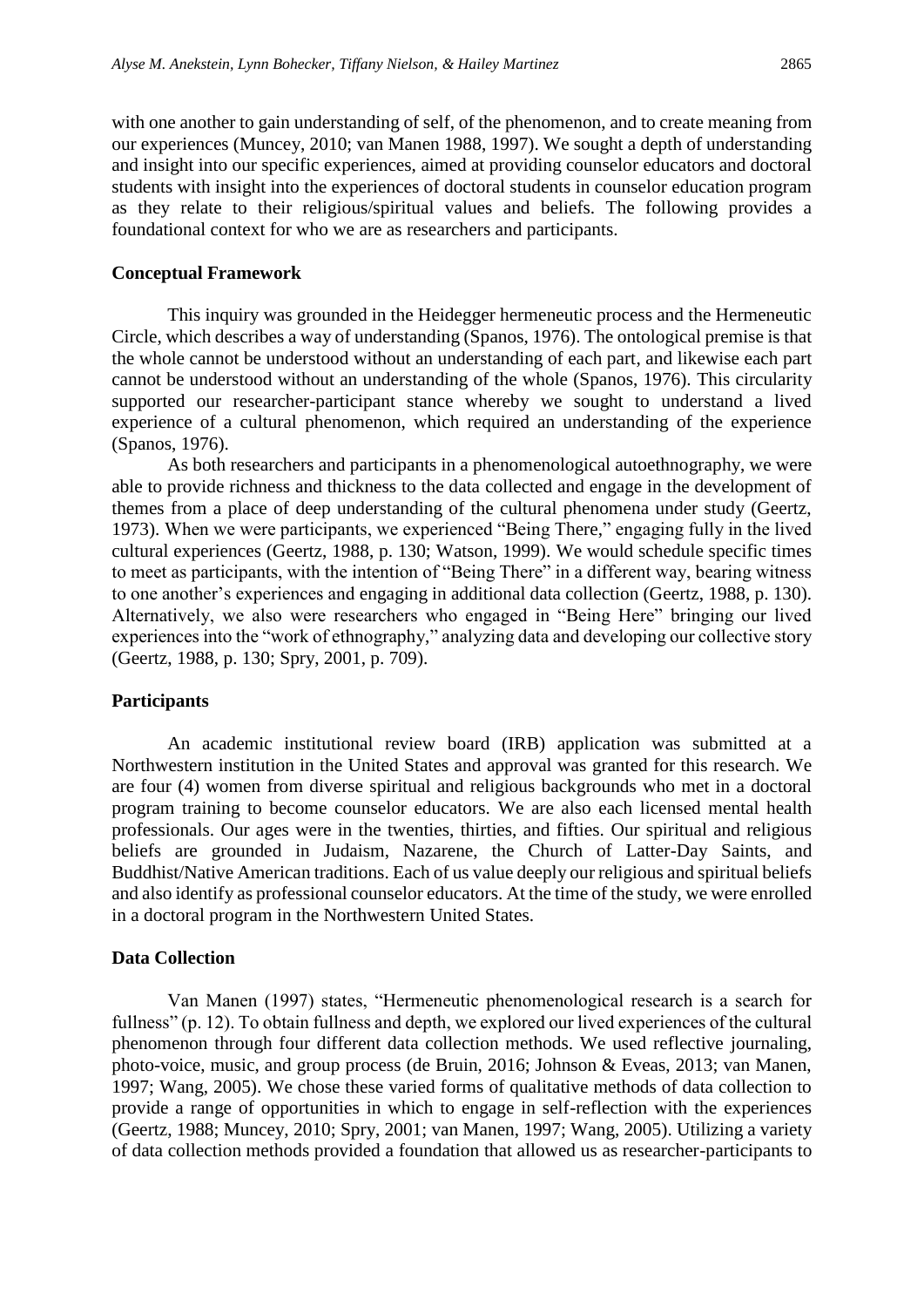bring in our personal meanings and shared meanings of our lived experiences of the cultural phenomenon under study.

We wrote reflective journals, took or found photographs, and found music and song lyrics that represented our experiences in our counselor education doctoral program as they related to our religious and spiritual values and beliefs. Over the course of a year, we collected data asking ourselves the following questions:

- 1. What have been your thoughts and feelings as you have engaged in this doctoral program as it related to your religious/spiritual values and beliefs?
- 2. What has been the most challenging or the most encouraging and supportive experience for you in the doctoral program related to your religious/spiritual values and beliefs?
- 3. What was the most significant experience for you in the doctoral program related to your religious/spiritual values and beliefs and what meaning can you make of this?
- 4. What factors within the doctoral program affected your religious/spiritual values and beliefs?

As participants, we were intentional about wearing our emotional and experiential red hat (de Bono, 1985, 1999). As mental health professionals, we are well versed on identifying and labeling feelings. We leaned into our experiences and reflected on our thoughts, emotions, intuitions, and impressions. We collected data individually through reflective journaling, photo-voice, and music on a weekly basis for two months during a spring semester and two months during the following fall semester (de Bruin, 2016; Geertz, 1988; Johnson & Eveas, 2013; Spry, 2001; van Manen, 1997; Wang, 2005). The individually collected data were kept private until the group process. Keeping on our participant red emotional hat, we met as a focus group at the end of each semester to share our collected data (Palmer, 2010). Through this focus group process new data emerged, which was collected and included for data analysis. For example, the song lyrics in Figure 1 were shared as a way to describe an experience and the photo in Figure 2 was included in the data collection from our focus group.

## *Figure 1. Song Lyrics*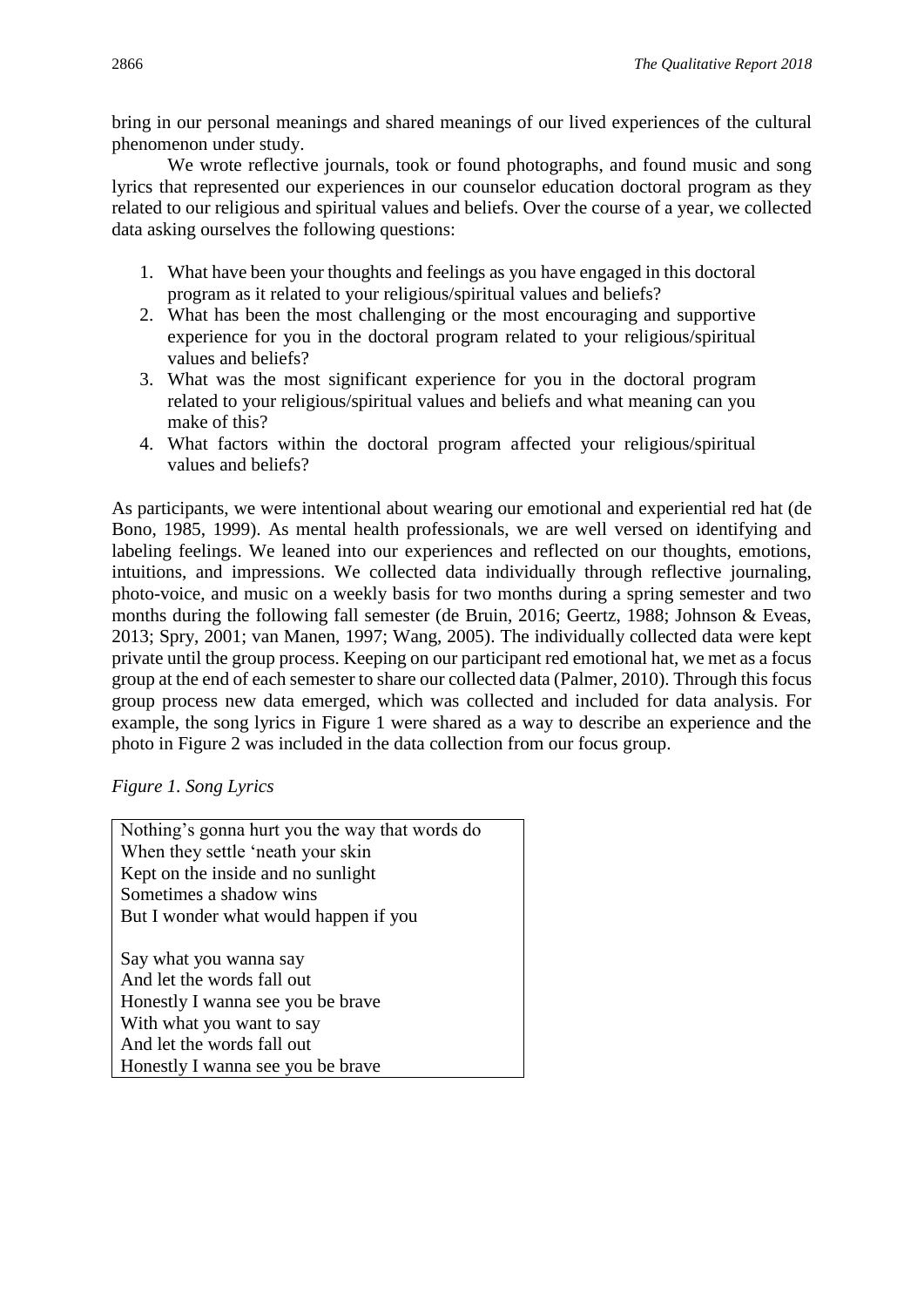

*Figure 2. Photo from Data Collection in Focus Group*

#### **Data Analysis**

After all the data was collected, we were intentional about taking off our participant red hat to don our researcher blue hat (de Bono, 1985, 1999). As mental health professionals we are trained in meta-thinking and holding the role of process observer. We did not attempt to compartmentalize or bracket our experiences during the data analysis phase, but rather engaged in the hermeneutic process of bringing in our experiences to understand the data (Spanos, 1976). Thus far, we had engaged in this study all together, engaging in collaborative and collective discussions and making decisions through consensus. When we participated in the data collection focus group together, we discovered the richness and thickness of the data through hearing and responding to each other's viewpoints, which then deepened the meanings and richness of information. Through the process of attempting to make a decision as to which one(s) of us would engage in coding the data, we realized that all of us had received formal training in qualitative research with an emphasis in hermeneutic phenomenology and all of us wanted to participate in the coding and analysis process. Therefore, we developed the Integrative Group Process Phenomenology (IGPP) method of analysis so we could collectively participate, contribute, and integrate the coding and thematic analysis procedures of van Manen's (1997) hermeneutic phenomenology with the collected data.

#### **Integrative Group Process Phenomenology**

We wanted to maintain our group research team and called the method for analysis Integrative Group Process Phenomenology (IGPP). We met as a group and utilized van Manen's (1997) phenomenological approach of open coding the data to draw out significant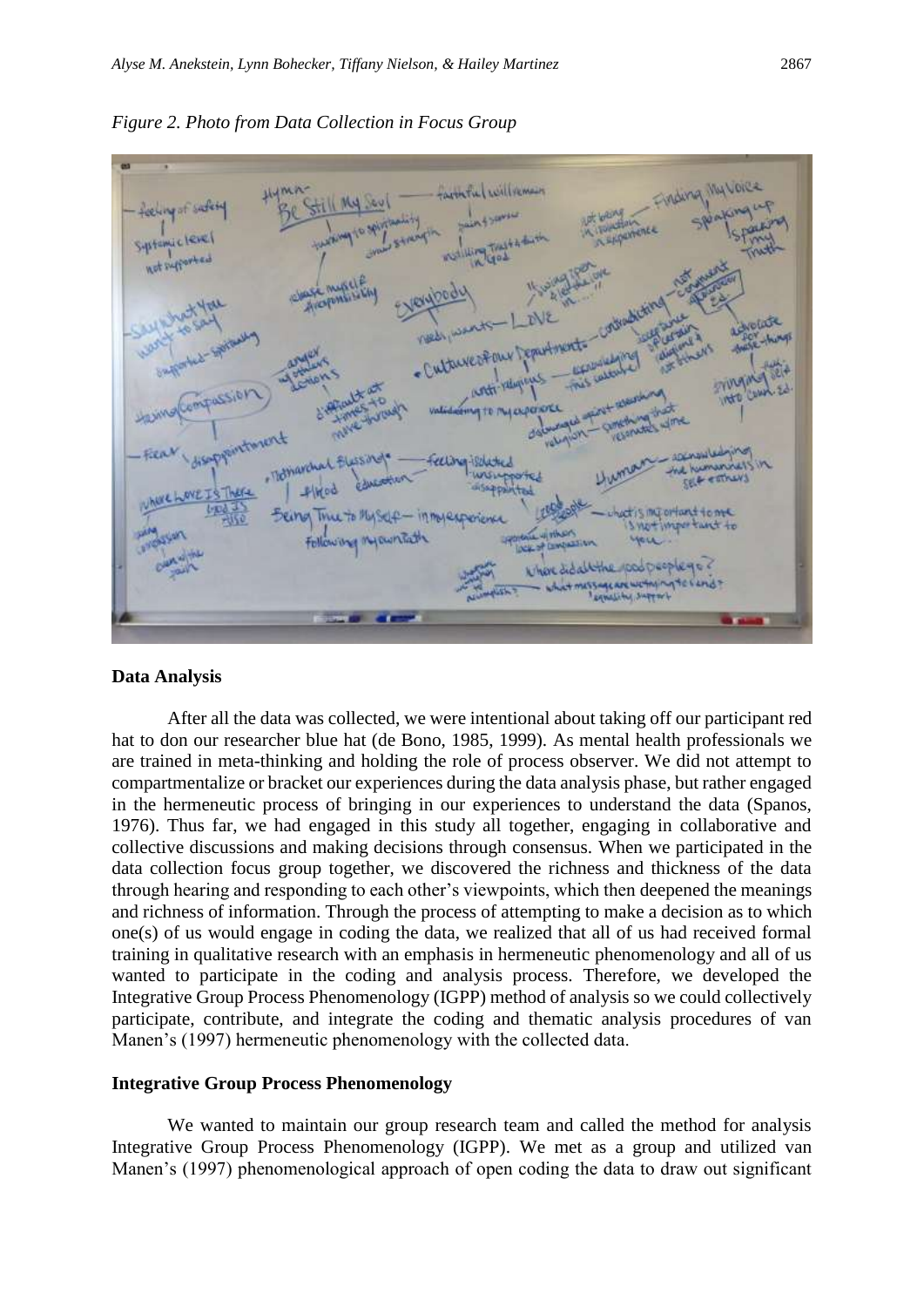and less significant themes. We reviewed every journal sentence, picture, song lyric, and listened to every song in the collected data together. During this process if one of us would see a theme, she would propose the theme, and the rest of us would engage in dialogue and evaluate if the theme resonated with the others. We would not necessarily decide at that meeting but would take time, days and weeks, for each person to engage in self-reflection to determine if the theme resonated fully. If a theme was experienced by everyone, then it would be categorized as a significant theme. The themes were documented and each of us found her own data to support the theme. Themes not experienced by everyone were considered a less significant theme. Less significant themes continued to be evaluated until it was a consensus that it would not be included as a theme or incorporated into one of the significant themes. Engaging in IGPP was a very intentional and time-consuming process of prolonged engagement with the data that was conducted slowly. We engaged in this process during the year following data collection. We believe it is only through the IGPP that we were able to support each other with navigating both the researcher role and the participant role throughout the coding and analysis processes.

Due to the nature of participating in this study as a researcher and a participant, there were times during coding and analysis that we would have difficulties with the duality of both of the roles. We acknowledged the presence of this occurrence throughout the group process experience and made attempts to stay within a particular role. For example, if one of us was sharing their reflective journal as a participant, another person in the research team would engage in the researcher role while the person sharing would be free to stay in the participant role (Muncey, 2010).

#### **Triangulation and Transferability**

Patton (2014) advocated the use of triangulation to strengthen a study and increase the trustworthiness of the data. The use of four different collection methods provided data triangulation (Patton, 2014). Data was also triangulated among us through the incorporation of each of our perspectives. Investigator triangulation was addressed through having four of us as researcher-participants, and the use of collective analysis within the design of this study provided methodological triangulation. Due to the autoethnographic nature of this study and how we worked as a research team, all aspects of this study were conducted using consensus for decision making including reviewing transcripts, coding data, and engaging in thematic analysis. Passing the data back through us as participants in this study was inherent in the design, therefore increasing trustworthiness of data collection and analysis. Furthermore, our goal related to trustworthiness was to provide readers with a narrative of our authentic experiences, which according to Ellis (1995) would be enough to establish validity.

Our lived experiences may not be limited to us and may be transferable to other doctoral students in other counselor education programs. The idea that we would have had isolated experiences was challenged by Stanley (1993), who suggested transferability in qualitative research. Transferability is possible because of the belief that people do not accumulate their experiences in a social vacuum, which would be a particularly valid position in ethnography studies because of the social and cultural nature of the method (Stanley, 1993). The distinctions of self and other in autoethnography was also challenged by Mykhalovskiy (1996) who suggested that to write individual experience is to write social experience.

#### **Collective Findings of our Lived Social Experience**

The thematic analysis was descriptive of our lived experiences. While we each came from unique religious and spiritual backgrounds, we found collective similarities and harmony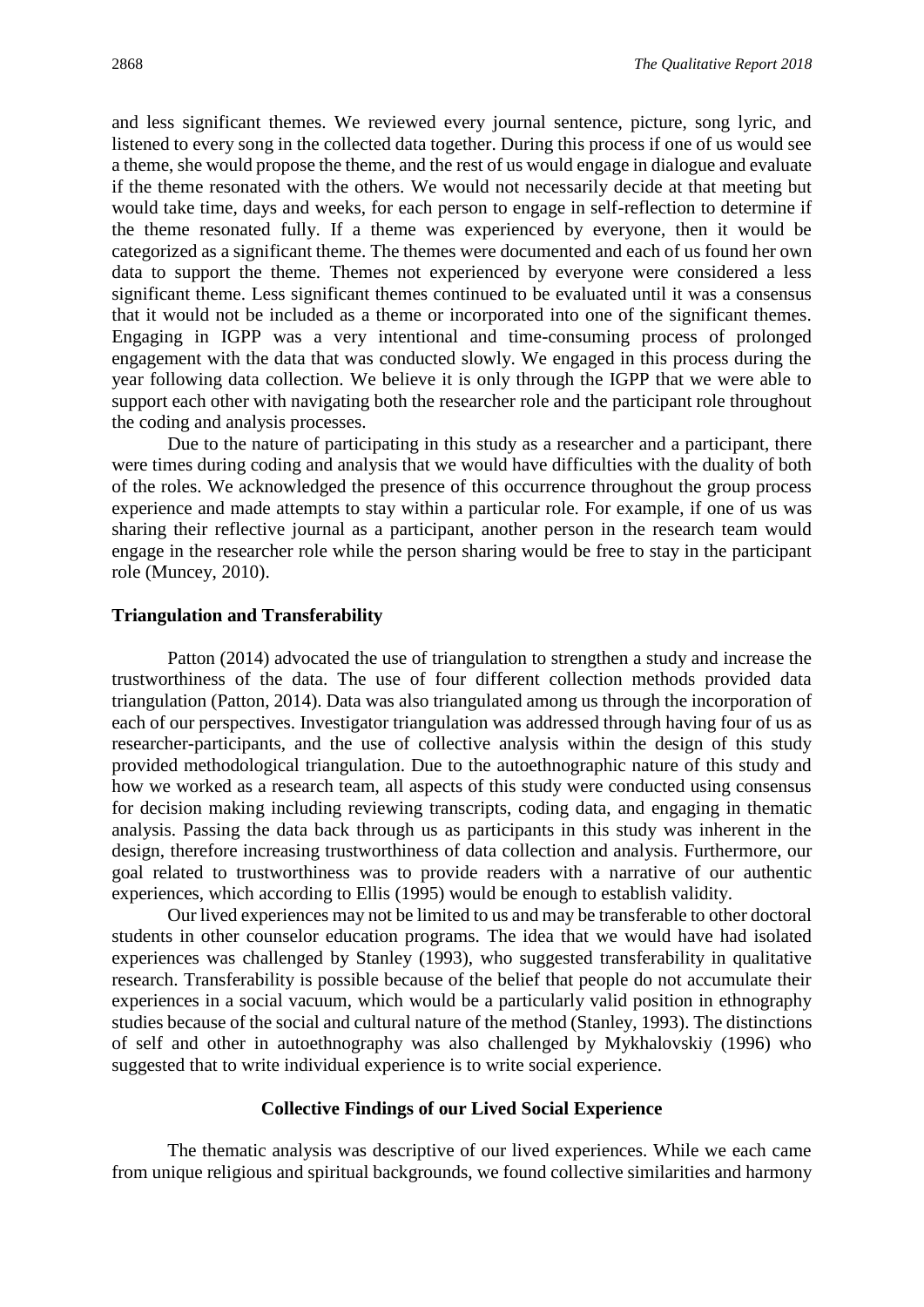within our experiences. During the two-year process of data collection and data analysis, we came to a consensus of the themes that emerged from the data. Due to the amount to time spent immersed in the experiences, data, and themes, the overarching metaphor of a process or journey resonated with each of us. It took time, prolonged engagement with the data, and the group consensus process of IGPP for us to all see a larger pattern, and then how our individual experiences fit into that pattern. The following presentation of the collective findings begins at our end by presenting the larger pattern and then moving into the details of experiences within.

*Figure 3. Godspeed*



#### **Godspeed**

The image in Figure 3 represents our overall experience. As we came to understand our experiences, the aspect of us being on journey was clear; that our individual experiences were a form of expedition that we each took through our doctoral training. To capture the overall essence of the journey not only for ourselves but also for fellow and future doctoral students, we connected with the term Godspeed. Godspeed is a salutation given to encourage prosperity and well wishes as one embarks on a journey (Godspeed, n.d.). While not a dimension or theme itself, it captures the hope and strength of a journey grounded in one's beliefs that framed our entire experience. When infusing this journey to our respective religious and spiritual identities there were various experiences that we encountered along the way. The individual experiences fit within four main dimensional categories, namely, **painful experiences**, **learning and awareness**, **connect vs. disconnect**, and **velocity.** All of the themes that emerged from analysis fit into one of the four dimensions. The journey was cyclical in nature, beginning with isolation, ending with connection, and repeating as we grew and developed into counselor educators. There was a keen awareness that each dimension of this journey was forward movement in a way that was congruent with our respective spiritual beliefs. Through this experience we gained a sense of finding our own truth in the process, with continual learning and growth in the repetitive nature of our journey. The themes and dimensions encompassed our diverse spiritual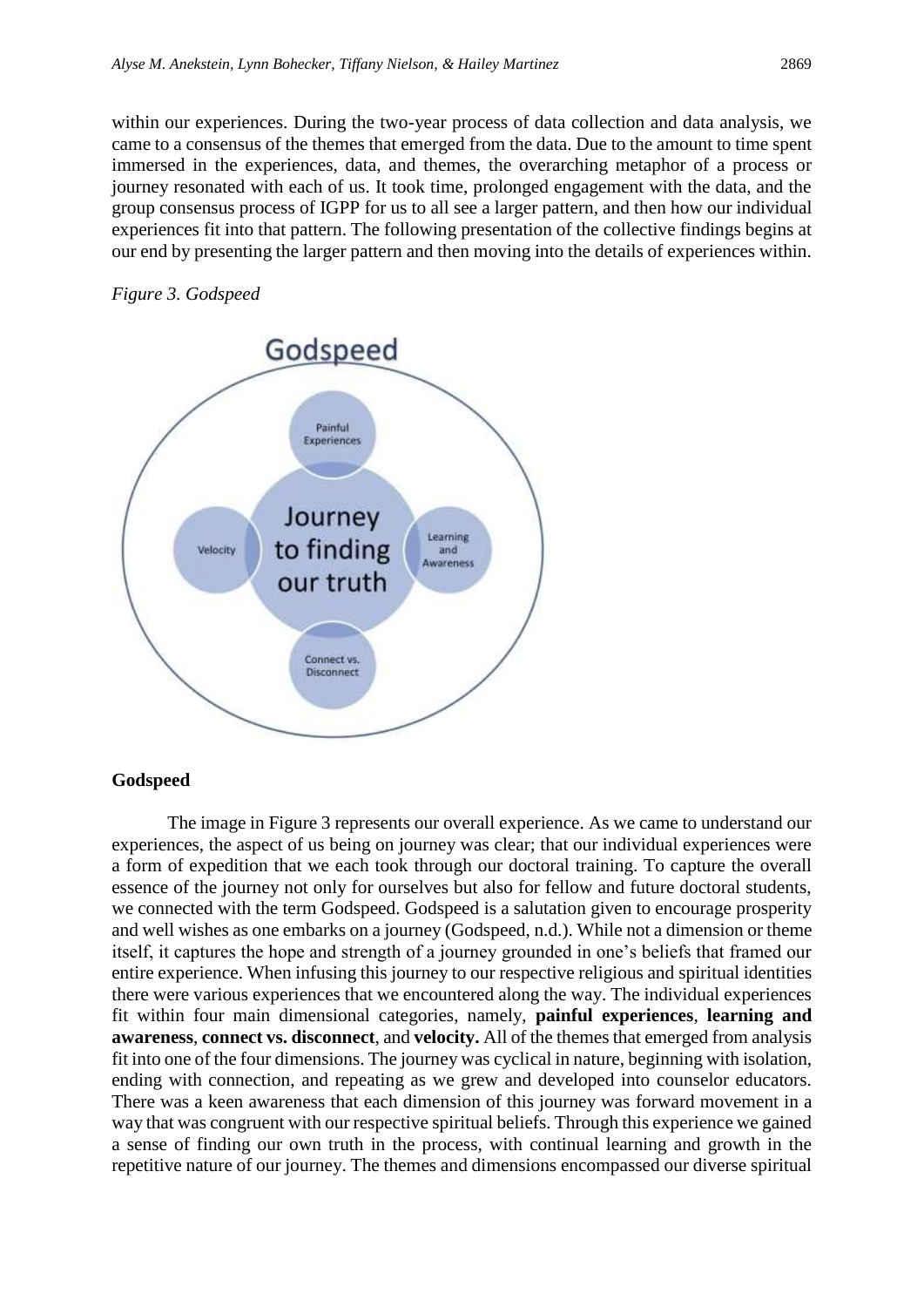identities and were central for each participant. Figure 4 provides a visual representation of the individual themes and how the themes fit into the four dimensions.



*Figure 4. Themes and Dimensions*

#### **Painful Experiences**

This was where we began. Painful experiences were at the forefront of our initial sharing and data collection. There was a depth of pain, hurt, and sorrow in this dimension that emerged from the four themes within this dimension of *misunderstood, judgment*, *stuck*, and *not fit for the profession*. The theme of feeling *misunderstood* was related to the impact of the assumptions of others, feeling misread, or feeling invisible and unseen. This theme was about the assumptions made about us because of our spiritual or religious beliefs and feeling as though others were not seeing past the label of our respective spiritual and religious identity. This theme was captured through the song lyrics, "have you no shame, don't you see me?" (Lee & Moody, 2007). One participant described this as the "perception of my intentions and me still seemingly misunderstood, and this lack of a desire to get to know me. I felt very lonely."

In contrast to feeling misunderstood, which contained an element of not being seen, *judgment* was about being seen only for our spiritual or religious beliefs, then questioned, not accepted, devalued, or rejected. There were feelings of a lack of support and an overall judgment towards spirituality and religiosity in general. One participant stated, "I wanted to shout, 'how could you not practice what you preach? How could you not accept me…and think it's okay?'" In this quote, we can hear her anger at not being accepted, to experience firsthand the rejection of her spiritual identity. For another participant, the pain of being judged was described as "so hurtful…I close myself off and disconnect." This closing off is similarly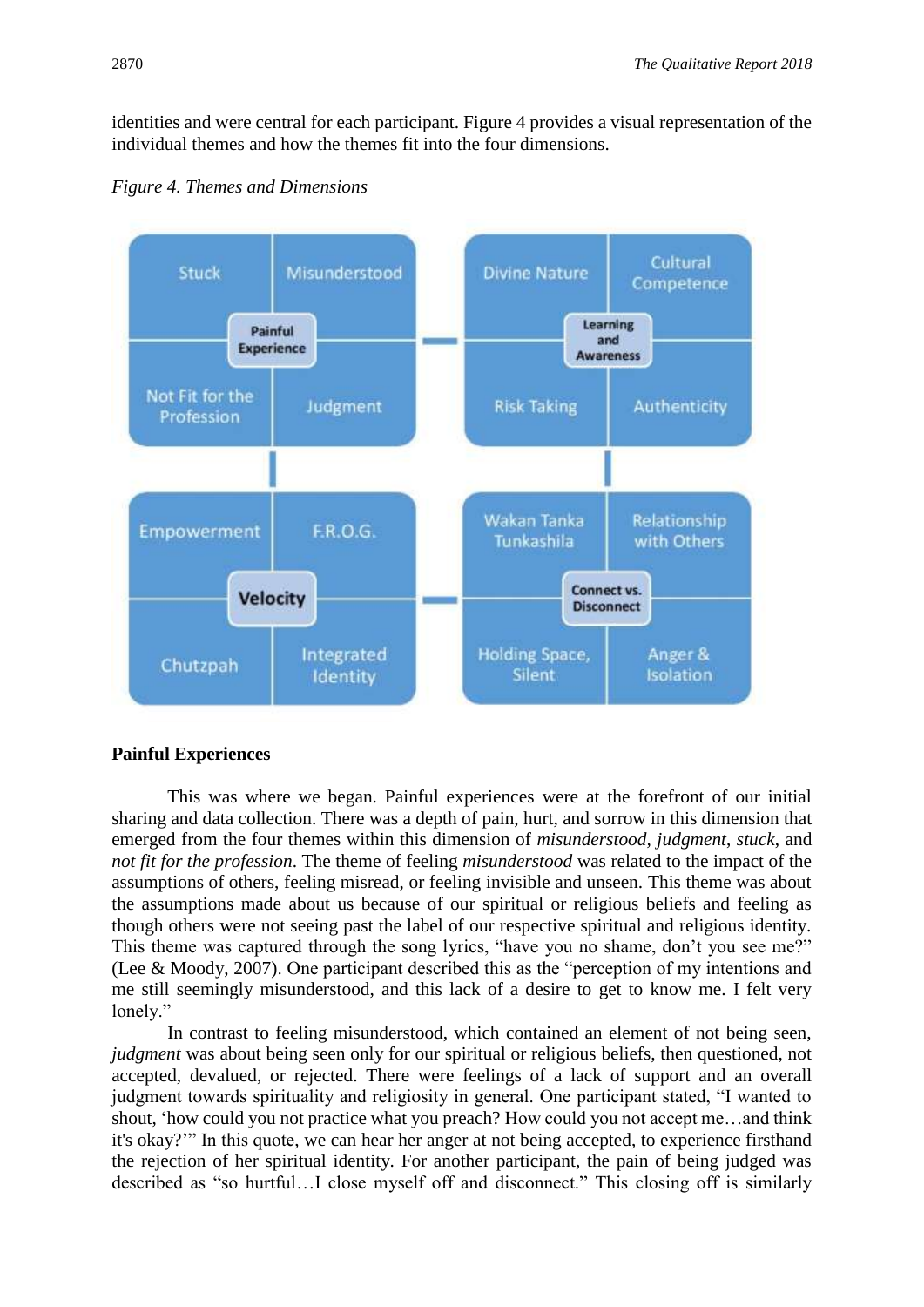described by another participants choice of the song "Because of you" (Clarkson, Hodges, & Moody, 2005). The lyrics of this song describe the pain of opening up, getting close to others, sharing our spiritual selves and the fear and shame that comes from judgment and rejection. This song expressed the hurt, distrust, and distance that were experienced by each of us as part of being judged.

The *stuck* theme was descriptive of being stagnant, tired, and disheartened, stunted, and repetition. It was described by one participant as follows:

I allowed the judgment…to consume my awareness and place [me] in a position of stagnancy; of freezing in place and not being able to produce and move forward in the passions that motivated and brought me to where I am in this moment.

We can hear how consuming this pain was for her, and how it seemed to cloud the path forward, halting any movement. At times the experience of being *stuck* was internal, a general discouragement and inability to make movement. Feeling *stuck* was also experienced externally as described metaphorically in lyric as living in a music box, in which "the mallets and the gears are always turning and everyone inside the mechanism is yearning to get out" (Spektor, 2006)*.* This represents how the environment around us was stuck; hearing the same reactions repeatedly, not seeing movement in our profession, and the tiredness that comes from realizing all of the energy to move forward has only led us in circles. The experience of doing the same thing repeatedly, not being able to move forward, or wanting "get out" typify what it felt like for us to be *stuck*.

The painful message that we were *not fit for the profession* of counseling because of our spiritual and religious values and beliefs is the fourth theme in this dimension**.** This was described in both covert and overt examples and was associated with the action of withdrawing and hiding. One participant stated, "This situation is a reminder, during the first week back to school, that my personal beliefs…are viewed as not compatible with the counseling profession." Another participant used song lyrics to describe this pain:

My religious and spiritual views are based on "who has to know" and it's a consistent choice and evaluation of consequences to consider every time I want to reveal or decide not to. My faith has become my "dirty little secret" that I can't share. (Wheeler & Ritter, 2005)

The pain of hiding or being "viewed as not compatible" for a profession that we were a part of hurt personally and professionally. The struggle of continuing to dedicate one's professional life to a career that does not want you, or only accepts parts of you was a grueling experience as a doctoral student and professional. While it was affirming to know, through this research, that we were not alone in experiencing this rejection, that each of us had this experience of *not being fit for the profession*; it was also disappointing and discouraging to become aware of how pervasive this issue may be within the profession counseling and counselor education. To have four women of diverse spiritual and religious practices be rejected by a profession that claims openness and inclusion was part of the pain of not being fit.

Overall, the dimension that incorporates our painful experiences highlight the depth of the struggle and challenge that we experienced on the journey. The four themes of *misunderstood, judgment*, *stuck*, and *not fit for the profession* capture different aspects of this pain. As stated before, part of our journey was also cyclical, so this pain was repeated overtime at multiple points throughout our doctoral experiences as it related to our spiritual and religious beliefs.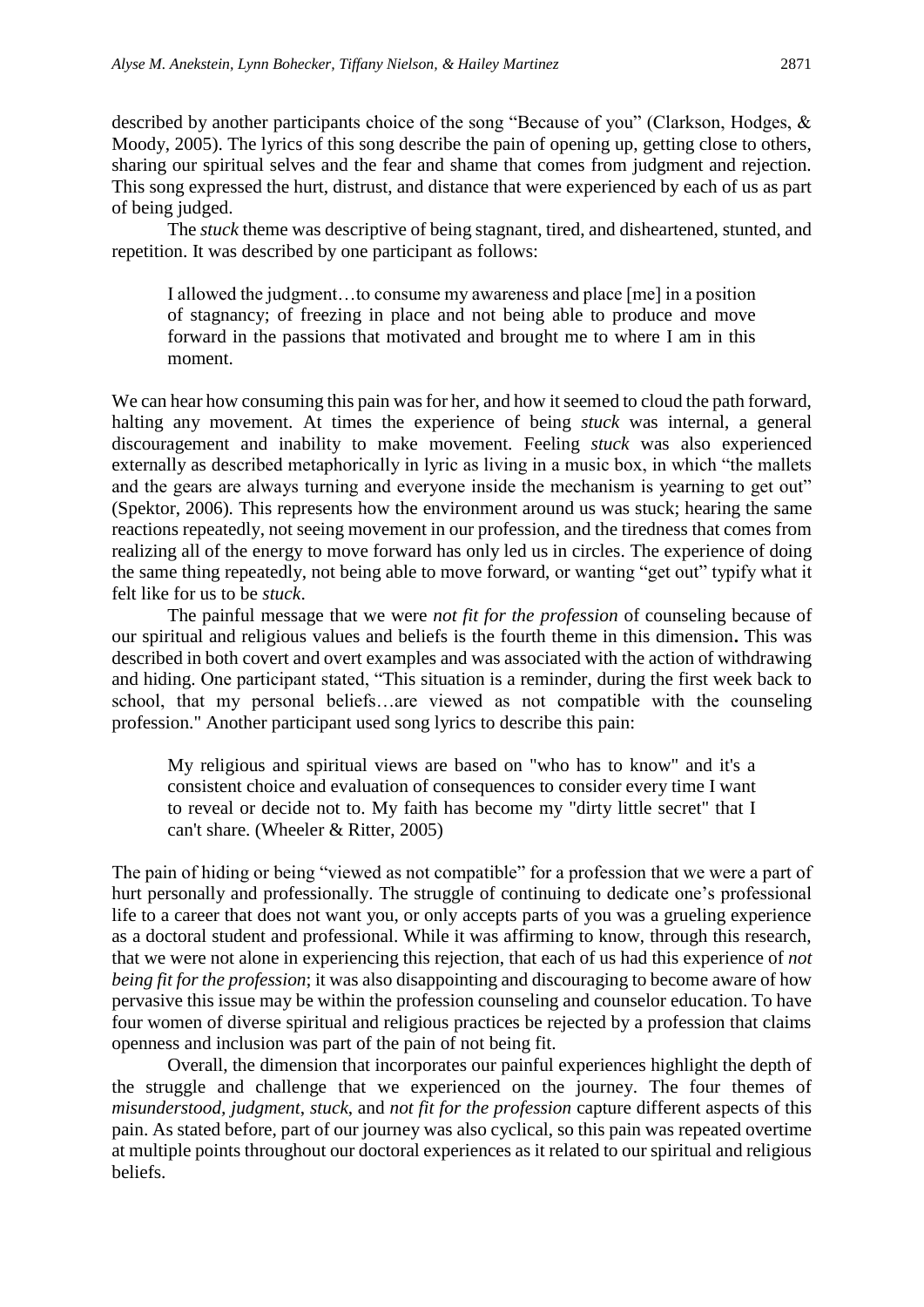#### **Learning and Awareness**

The central themes within this dimension were *divine nature*, *cultural competence*, *risk taking*, and *authenticity* and described themes that promoted personal and professional growth. The theme of *divine nature* was recognition of the divine within us; the goodness that God created within each of us. It encompassed the awareness that we have a purpose, calling, or destiny. This included unique or spiritual gifts that propelled us to integrate our respective spiritual identity with our doctoral student identity and was exemplified as follows:

I move through my life as a spiritual being. I feel that I often leave this instrumental piece of my SELF out of relationships with others. I remember that I am not alone and that Creator/God resides within my heart and that I must have the strength and the courage to move forward and know that I am not alone.

This was also described as a symphony in which "each one of us is glorious" (Mabey, 2014).

The *cultural competence* theme was defined as an awareness of one's own culture, compassion towards others, acceptance, and openness. This was described as a knowledge that "we are all related, all connected….the Creator is within all living being's hearts" and, "My religious and spiritual identity ultimately stems from acceptance and love of others and myself." These quotes articulate how our beliefs influenced our view of ourselves and others in a way that brought closeness to our higher power, ourselves, and others. Our spiritual and religious beliefs were the seeds for our *cultural competence* because they encouraged us to stay grounded in compassion and acceptance of others.

*Risk taking* was the courage to push through opposition or challenge. One participant described this when opening up to other students:

I shared my hurt, knowing by some it would be rejected…Yet as I have opened up to those I can trust throughout this semester, regarding my spirituality and religion, I have found so many who support me and care about me...And so I went forth with courage.

We can hear her acknowledgement of the rejection, and yet took the action to push forward amidst the pain. A number of song lyrics articulated *risk taking* such as, "You gotta be bold [wiser] [hard] [tough] [stronger] [cool] [calm] [stay together]. All I know...love will save the day" (Des'ree & Ingram, 1994). Another was, "This is what it is, this is who I am. This is where I finally take my stand" (Tait, Campbell, Mosley, & Otero, 2010) and another from Wicked (Schwartz, 2003), in which *risk taking* is described as "tak[ing] a leap" to "defy gravity." Each of these songs articulate the strength, power, and bravery we experienced to not give up and to let our voices be heard. While at times it may have been a sense of fearlessness, it was also the movement forward amidst any fear or resistance we encountered.

The final theme in this dimension was *authenticity*, defined as bringing the entirety of one's true self to the moment and being whole in our interactions. As one participant wrote,

It is important for me to be congruent and authentic and at the same time I want to say things in a way that is not simply an expression of my feelings and emotions but to do it in a way that people can hear them.

This desire to be heard and seen was a unique component of experiencing authenticity. Song lyrics further describe the meaning of *authenticity*: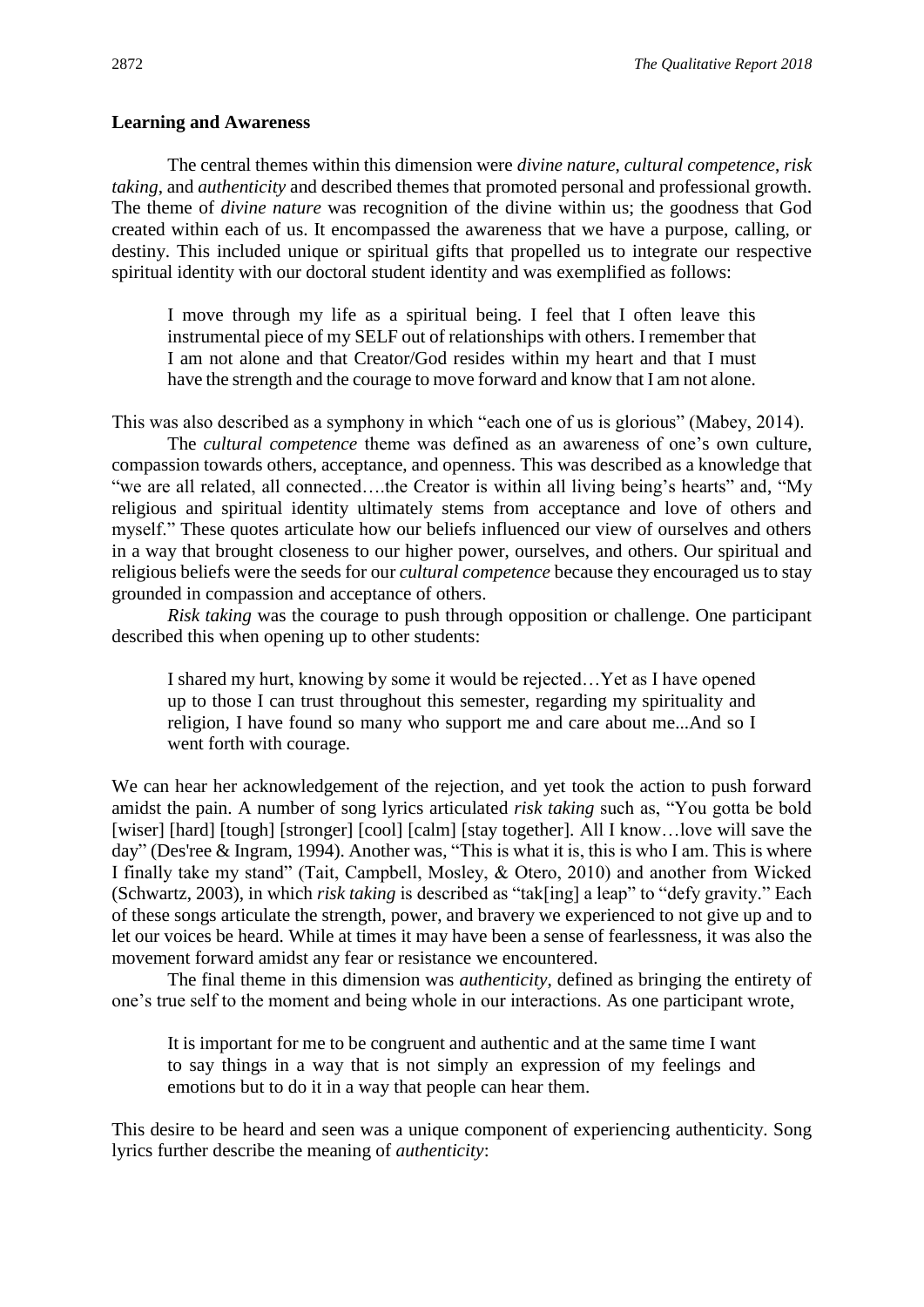I decided long ago, never to walk in anyone's shadows. If I fail, if I succeed, at least I'll live as I believe. No matter what they take from me, they can't take away my dignity, because the greatest love of all, is happening to me; I found the greatest love of all, inside of me. The greatest love of all, is easy to achieve, learning to love yourself, it is the greatest love of all. (Masser & Creed, 1985)

We can hear in these lyrics the importance of living true to oneself, living in an honest and genuine manner with no more hiding in the "shadows." There was a freedom and completeness that were part of experiencing the authenticity, no longer allowing others to define or guide our actions, but rather being guided by our personal beliefs.

Overall, we can clearly see the growth that was central to the dimension of learning and awareness. Looking at the depth and meaning of each of the four themes, *divine nature*, *cultural competence*, *risk taking*, and *authenticity* provides a picture into this growth both personally, spiritually, and professionally.

#### **Connect vs. Disconnect**

This third dimension contained the themes of *wakan tanka tunkashila*, *relationship with others*, *holding space, silent*, and *anger and isolation* and contextualized movement towards and away, or in and out of connection with others, the profession, and our spiritual and religious beliefs. *Wakan Tanka Tunkashila* described the vastness of our relationship with our higher power. This Lakota phrase is a rich textual description of that which is sacred. While difficult to fully describe the deep meaning, it incorporates the Great Mystery, Great Spirit, and a limitless and constant interconnectedness. It weaves in a connection with the earth, our ancestors, and those around us. As one participant stated, "I am reminded of the great interconnectedness of the weaving of energy and meaning that is created through the movement of each breath in life's steps." This described the power and energy of interconnection related to our individual spiritual and religious beliefs. Another participant wrote, "It is important for me to continue to honor my faith beliefs, one of which is my belief that God is greater and bigger than any problem." In contrast, the disconnect from a higher power was articulated as feeling incomplete and a yearning and pleading for help as illustrated by the lyrics of Lee, Sheets, & Wells (2012), "How many times have you heard me cry out, 'God please take this'…Oh I need you, God, I need you now."

The theme, *relationship with others*, provided a strong sense of support, validation, and safety when reaching out to connect and be in relationship as one participant wrote, "I find strength and meaning through being in relationship with others." Another described the connection as a participant of the research:

I love this research. I find it so meaningful to connect with the women on this research project. It is so safe and welcoming. We have different walks of life and beliefs and cultural backgrounds. Yet I feel so connected to them. We value spirituality and religion. And I feel like I am valued.

Love was an aspect of this theme described as practicing love and acceptance of self and others. The practice of our respective faith beliefs is the action of love as one participant stated, "Ultimately, I want to put aside my own self and be a conduit for God's love and compassion."

Energetically being present without judgment, while continuing to practice love and gratitude for self and others described the theme of *holding space, silent*. A participant wrote, "Sometimes it helps in the difficult moments to be silent …I am reminded of 'Be still and know that I am God'" (Psalms 46:10). This illustrated the active practice, within our respective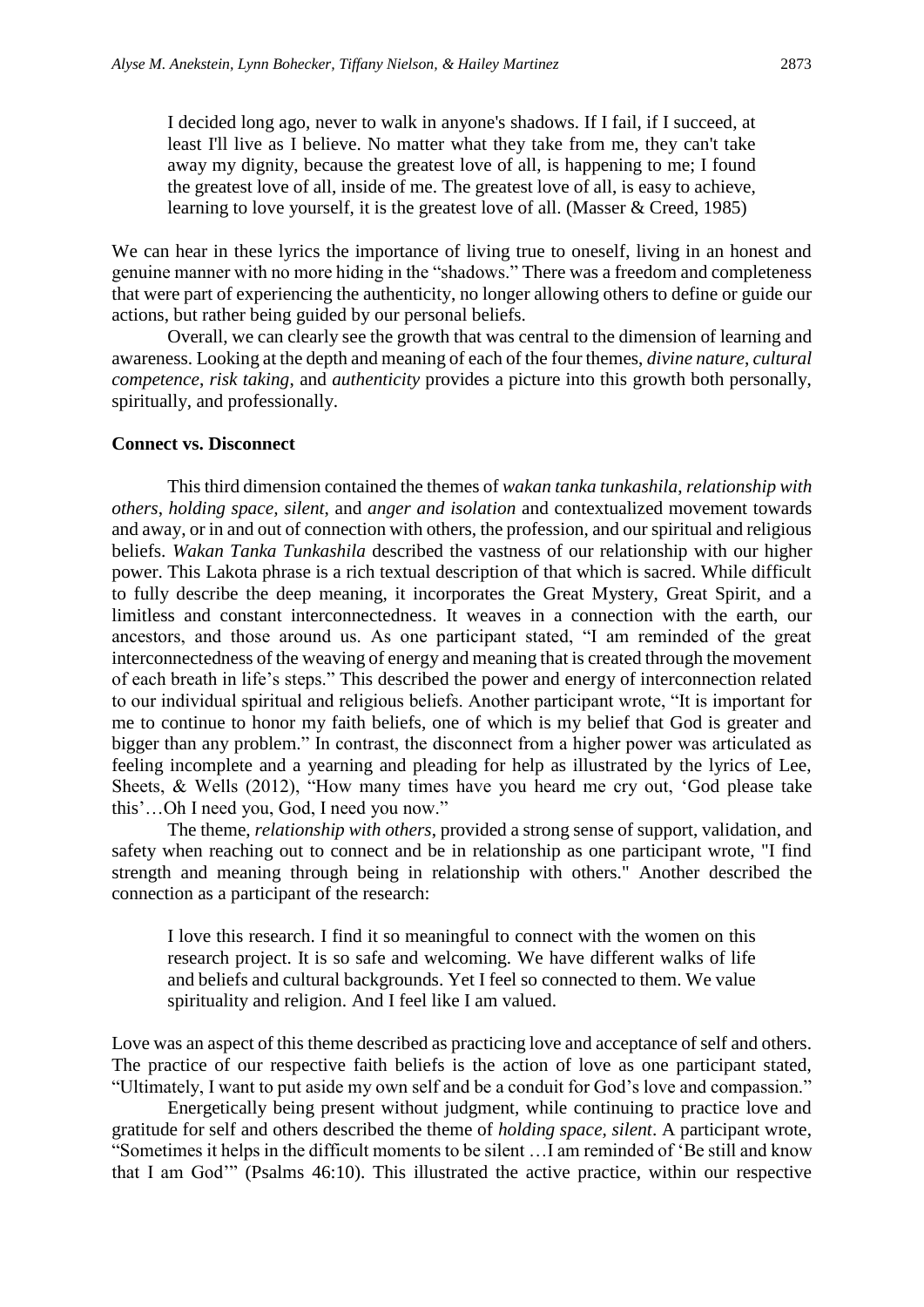religious and spiritual beliefs, of being neutrally present in the moment and remaining open and aware of the unfolding process for one's self and for others. The theme of *anger and isolation* expand disconnection in this dimension and included fear and not feeling safe to be authentically represented as one's true self. One participant stated, "I cannot believe how scary it is for us to share with each other our values and beliefs in relationship. Religion and spirituality are kept silenced in a profession that is all about being relational." Another aspect was the idea of not fitting in as one participant stated, "Maybe I do not belong in counselor education." Another participant wrote, "I WAS FURIOUS! Not only is this not true, but I can't believe that people actually believe this." Feeling different from others and loneliness were also a part of this theme.

The themes in this dimension give further detail to the connection and disconnection we felt with our higher power and general belief systems, others, and ourselves. The connection that we experienced provided strength and support. This connection was something we felt together as co-researchers and cannot be understated as a unique benefit of engaging in IGPP and conducting this research together.

#### **Velocity**

The action and movement themes of *empowerment, FROG, Chutzpah,* and *integrated identity* are included in this dimension. The first theme, *empowerment*, was defined as a spunky, plucky, resistance of the expectations of others to stand up for personal values such as love, joy, peace, patience, kindness, goodness, faithfulness, gentleness. The actions evident in *empowerment* were standing firm in one's faith beliefs and advocacy. As one participant wrote, "What am I called to do when my beliefs, or the spiritual and religious beliefs of others are being shamed or not being respected? I now ask myself, what can I do to advocate?" As she stated, this was action not only for oneself but also to support and help others. Taking action was an aspect of this theme, with such action grounded in our belief systems and values. The theme of removing selfishness and putting trust in our higher power was described as *FROG* (fully rely on God). This Christian phrase described the nature of our relationship with our higher power. Through our challenges and struggles we sought to rely on our higher power, which provided strength to move forward. One participant wrote, "I have faith and trust that God is placing me where I need to go. I know that the Spirit is guiding me."

We chose the Yiddish word *Chutzpah* to describe the action orientation theme of being authentic. While it can have a negative connotation within Jewish culture, we felt it emphasized the brazen bold stance that it takes to be authentic, which often may not be supported by others. Saying that someone has a lot of *Chutzpah* is equivalent to the phrase, "They've got a lot of nerve" with an underlying tone of respect or disrespect. It additionally touches on the cultural norm and expectations of Jewish women. Our definition of *Chutzpah* described the intentionality of refusing to be silent, pushing past fear and shame to bring the entirety of one's true self to the moment. The final theme, *integrated identity,* was a description of our expanded vision from within to gain a larger and more holistic perspective. The journey we experienced was one of finding an authentic place within the counseling profession and an ownership and recognition of our individual and collective spiritual paths. The vision of the journey was described as "loving peace and acceptance with where my journey was headed."

The four dimensions of **painful experiences**, **learning and awareness**, **connect vs. disconnect**, and **velocity** were each integral to our respective and collective journey. Each dimension was a broader category for the individual themes that are descriptive of this journey. We recognized that our experience as doctoral students with spiritual and religious identities were unique, and we hope others may find validation and support through understanding our shared experience. Our research study and group process experience provided much more than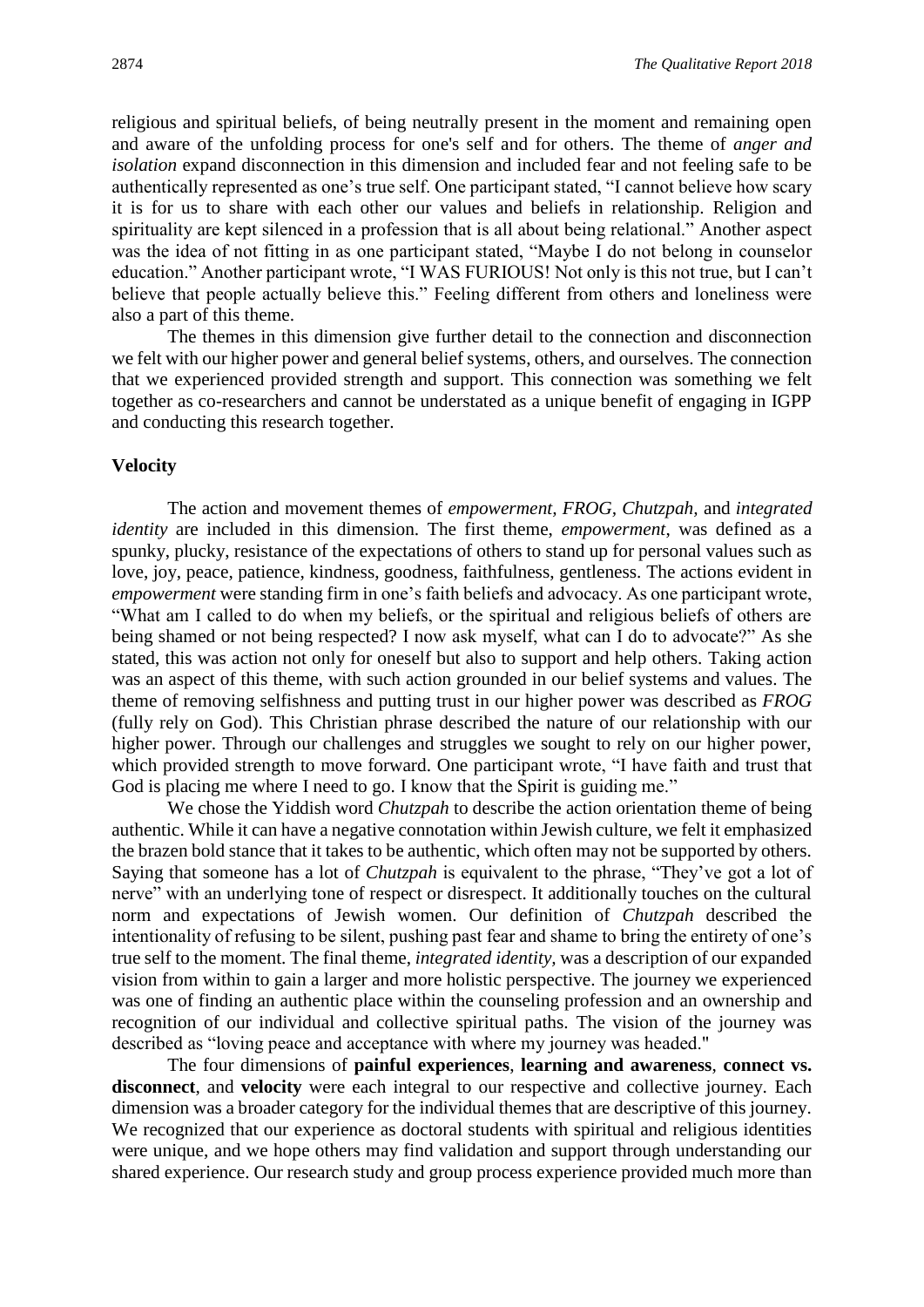specific themes, it was a valuable experience that we all cherish. Godspeed to all those embarking on the journey.

In summary, **Painful Experiences** were at the forefront of our initial sharing and data collection. There was a depth of pain, hurt, and sorrow in this dimension that emerged from the four themes within this dimension of *misunderstood, judgment*, *stuck*, and *not fit for the profession*. Next was the dimension of **Learning and Awareness**. The themes described within this dimension promoted personal and professional growth and were *divine nature*, *cultural competence*, *risk taking*, and *authenticity.* Throughout our experiences we were moving towards connection or moving away from connection with others described by the third dimension, **Connect vs. Disconnect**. This was not a continuum but rather a dichotomous directionality we experienced in our relationships with others, the profession, and our spiritual and religious beliefs. This dimension contained the themes of *wakan tanka tunkashila*, *relationship with others*, *holding space, silent*, and *anger and isolation*. The fourth dimension was labeled **Velocity,** which embodies the action and movement of the themes, *empowerment, FROG, Chutzpah,* and *integrated identity* which were all included in this dimension. As we came to understand our individual experiences, the aspect of us being on journey was clear. The individual journeys were varied and each one of us could identify with the cyclical and circular nature of our collective experience. We connected with the term Godspeed to provide an overarching description of our experience and to provide encouragement for others who have closely held religious and spiritual beliefs and embark on the pursuit of a doctoral degree in counselor education.

#### **Discussion**

Our aim for this research was to gather the lived experiences of four women who represent a diverse range of religious and spiritual backgrounds during the course of their doctoral training programs in counselor education looking at religious and spiritual values and beliefs. The four participants also were the researchers for this study and provided an enriched account of their experiences using a phenomenological autoethnography method (Muncey, 2010; van Manen, 1997). Through this method, we discovered that regardless of our individual values and beliefs, we similarly described moving through our doctoral experiences. We each similarly navigated our experiences in a way that found congruence with our spiritual and religious beliefs. The descriptions of our experiences, how we navigated these experiences, and finding our respective truths throughout the doctoral program entailed universal themes that fit into four dimensions*:* **painful experiences**, **learning and awareness**, **connect vs. disconnect**, and **velocity**.

The dimension of **painful experiences** was in the forefront of the data collection process and the sharing these experiences was very difficult. We experienced others making assumptions about us, feelings of being judged, and misunderstood in relationship to our religious or spiritual beliefs and values. We felt as if our voices were not considered or heard in the classroom. We experienced feeling stuck and a lack of support from others which resulted in emotional withdrawal from others and feeling isolated. We experienced overt and covert messages that we were not fit for the profession of counseling because of our closely held religious affiliations or spiritual beliefs. The theme of painful experiences and the resulting withdrawal fits with the research showing that students are not comfortable discussing spiritual and religious topics in the classroom (Henriksen, et al, 2015; Prest et al., 1999; Reiner & Dobmeier, 2014; Souza, 2002).

Research has suggested the pivotal role spirituality and religion play in people's lives, benefitting one's wellbeing in various ways. The exploration of spirituality and religion as it pertains to counselor education has gained increasing attention in the significance it has on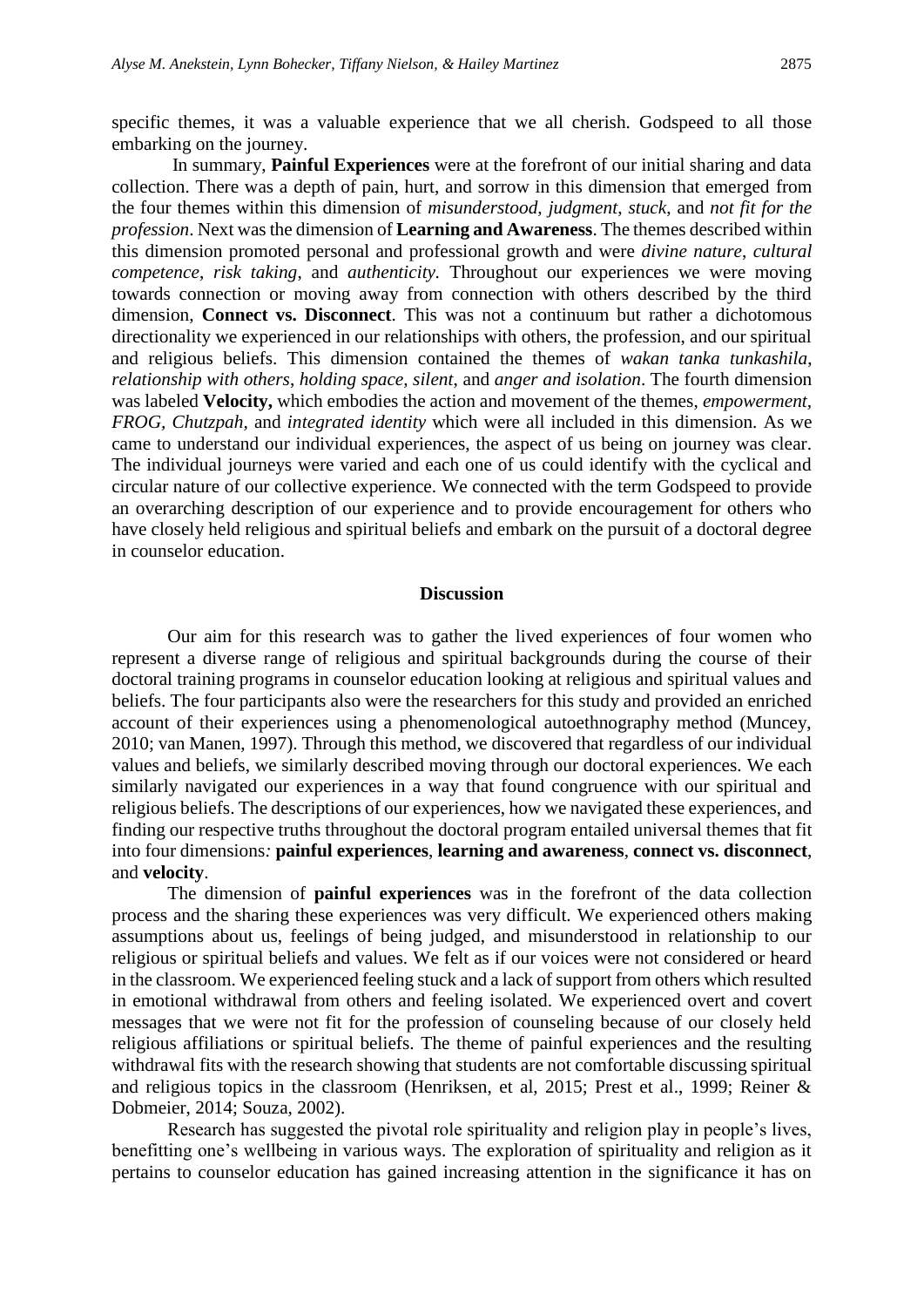counselor trainees' development. Findings from previous studies remain consistent with the current research on the importance of this component to professional counselors. Research has shown the lack of preparedness of professional counselors to work with clients on spiritual or religious concerns. As it becomes increasingly apparent of the necessity for counselor education to incorporate training into the curriculum on spiritual and religious issues, there continues to be an absence. In addition to this need for training of master's students, there is a necessary component of looking at the training of doctoral students and the training and willingness for exploring spirituality and religion within one's self as well as within one's training. Through this research, insight was gained of the reluctance for educators to include discussions or activities into the counselor training curriculum. The findings of this study include the themes found of the doctoral student participants' experiences that were occurring in classes they co-taught as well as in their own coursework.

The use of autoethnography in our research provided an outlet for speaking to the individual researcher's experience and later connecting those experiences to identify what was shared. The intimacy of the participant's data collected and the researcher's ability to remain objective can be seen as two conflicting pieces. A limitation of autoethnography that we as researchers continued to attend to the importance of remaining objective in evaluating the data and determining what qualified as a theme. Acknowledgement of ethics is also a limitation in autoethnography as it can be questioned to have the participant serving as the researcher. The closeness of the participant-researcher role in autoethnography speaks to the intentionality and value researchers place on the ethical implications of this research.

**Learning and awareness** occurred as we shared with one another our experiences and recognized the divine nature that we each uniquely feel and have navigated integrating our spiritual identities with our counselor educator identities within our doctoral training. The significance of managing our cultural competence for our differing beliefs created a climate of openness and the practice of loving others regardless of our differing views and beliefs, while remaining open to sharing and being willing to have courageous dialogues. In addition, risk taking created a space of genuine and authentic encounters with one another, sharing intimate parts of our stories in relationship to the research topic.

In the dimension of **Connect vs. Disconnect**, we experienced times of connection and other times of disconnection. These experiences were related to our relationship to a higher power (described as Wakan Tanka Tunkashila) and our experience in relationship with others. There was a sense of fear in the experience of disconnection. Feeling fearful caused the inability to bring one's authentic self to the relationship and learning environment. The disconnect led to the feeling of anger by not feeling heard and feeling disrespected. This resulted in isolation and the feeling of being alone in our experience, which brought the feeling of not being fit for our profession. This experience of disconnection and not knowing how to have conversations centered around these topics speaks to the unpreparedness that professional counselors experience in addressing spiritual or religious issues (Adams, 2012; Briggs & Rayle, 2005; Hall et al., 2014; Hickson, Housley, & Wages, 2000; Young, Wiggins-Frame, & Cashwell, 2007).

Empowerment was experienced in relationship with the other participants, which served as a reminder to return to one's faith and be gentle when responding to the reactions they were having to comments and actions or no actions occurring in their department. Making the decision to Fully Rely On God (FROG) and put into action the advocacy piece of being willing to show up and have conversations surrounding religion and spirituality. This decision speaks to the process of remembering to walk in alignment with our spiritual paths and the higher purpose for the work and our chosen paths. This aligns with the findings of counseling students discovering a sense of calling through their work as a part of one's spiritual path (Hall, Burkholder, & Sterner, 2014).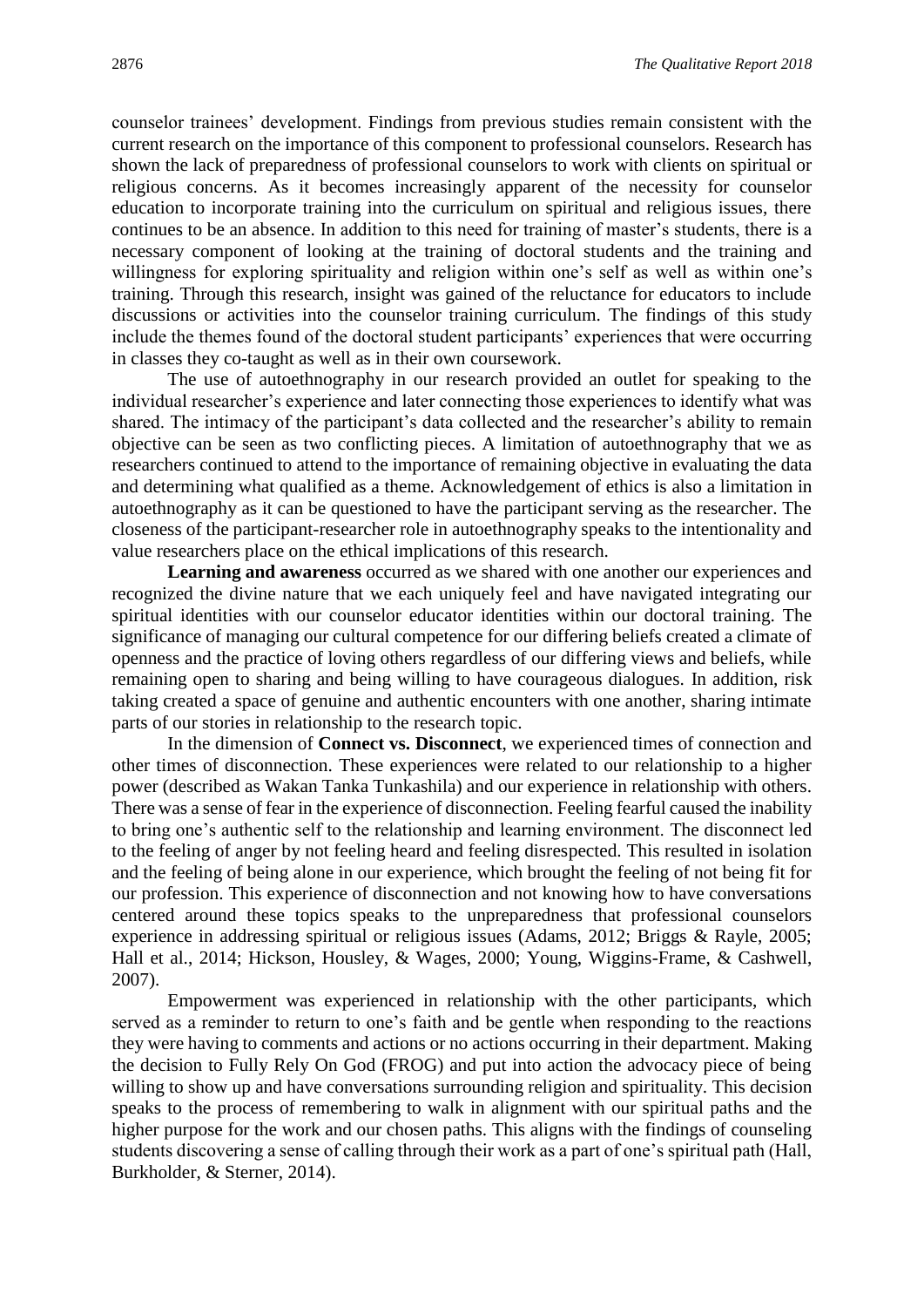The phrase Chutzpah was a phrase the researcher-participants utilized for the act of being bold and speaking up even if it meant disagreeing with the majority. The vitality that is experienced when students are invited to bring their full selves to the classroom, which includes their spiritual selves, and be able to dialogue about how their religious or spiritual beliefs support or prohibit their work with clients speaks to the necessity for this component to be included in counselor education programs (Bishop, Avila-Juarbe, & Thumme, 2003; Briggs & Rayle, 2005; Cashwell & Young, 2004; CACREP, 2014; Curtis & Glass, 2002; Dobmeier & Reiner, 2012; Fukuyama & Sevig, 1997; Hagedorn & Gutierrez, 2009; Ingersoll, 1997; Kelly, 1994; Kimbel & Schellenberg, 2014; Pate & Hall, 2005; Polanski, 2003; Reiner & Dobmeier, 2014; Young, Cashwell, Frame, & Belaire, 2002).

It is important to confront the dilemma of what is preventing students from being willing to discuss topics related to spirituality and religion (Prest et al., 1999; Souza, 2002) and the criticality of exploring their own spiritual nature and how this impacts the therapeutic relationship (Reiner & Dobmeier, 2014). **Velocity** addressed the notion of moving forward and gaining momentum in the context of developing a more holistic perspective into our experience as participants and researchers to the discussion surrounding religion and spirituality. This holistic experience resulted in a more integrated identity and willingness to have difficult yet critical dialogues surrounding religion and spirituality.

#### **Limitations**

There were several limitations to this research needing to be acknowledged. The results and recommendations of this research reflected the subjective lived experiences of four counselor education doctoral students who participated in the study. The participants attended the same program and received the same training on qualitative research from the same instructor, which may be a limitation. Another limitation may be that the identified themes are only central to one particular counselor education program and that the physical locations of the northwestern United States may have been a factor. There may also be cultural, political, and economic values that contribute to our experiences and personal factors of the faculty and other doctoral students that contributed to our experiences. Perhaps if other participants with different religious orientations not included in this research would have been participants, the themes may have been different or there may not have been researcher-participant consensus.

#### **Implications and Recommendations for Future Research**

When the results of this study were integrated with existing literature (Prest et al., 1999; Reiner & Dobmeier, 2014; Souza, 2002), there appeared to be prominent themes that speak to the topic of incorporating religious and spiritual dialogue into counselor education. As Walker, Gorsuch, and Tan (2004) found counselors to be less affiliated with religious or spiritual practices, this potentially speaks to the absence in dialogue that is occurring within counselor education on topics related to religion and spirituality. With awareness of this absence, there is the opportunity for counselor educators to invite more of this dialogue to occur within the curriculum being taught as well as the knowledge being brought in by our students. Allowing students to bring more of themselves to the classroom and speak to their religious or spiritual beliefs supports the students' growth and practice of reflexivity. Educators who are willing to explore how religion and spirituality connect or does not connect for them individually, there is a greater likelihood of creating motivation to learn more about how what is occurring in society related to these topics and how it impacts the work of counselors, and how to incorporate these types of dialogues into the classroom by inviting for everyone's voice to be heard. The results of this study can also be utilized to encourage the training of counselor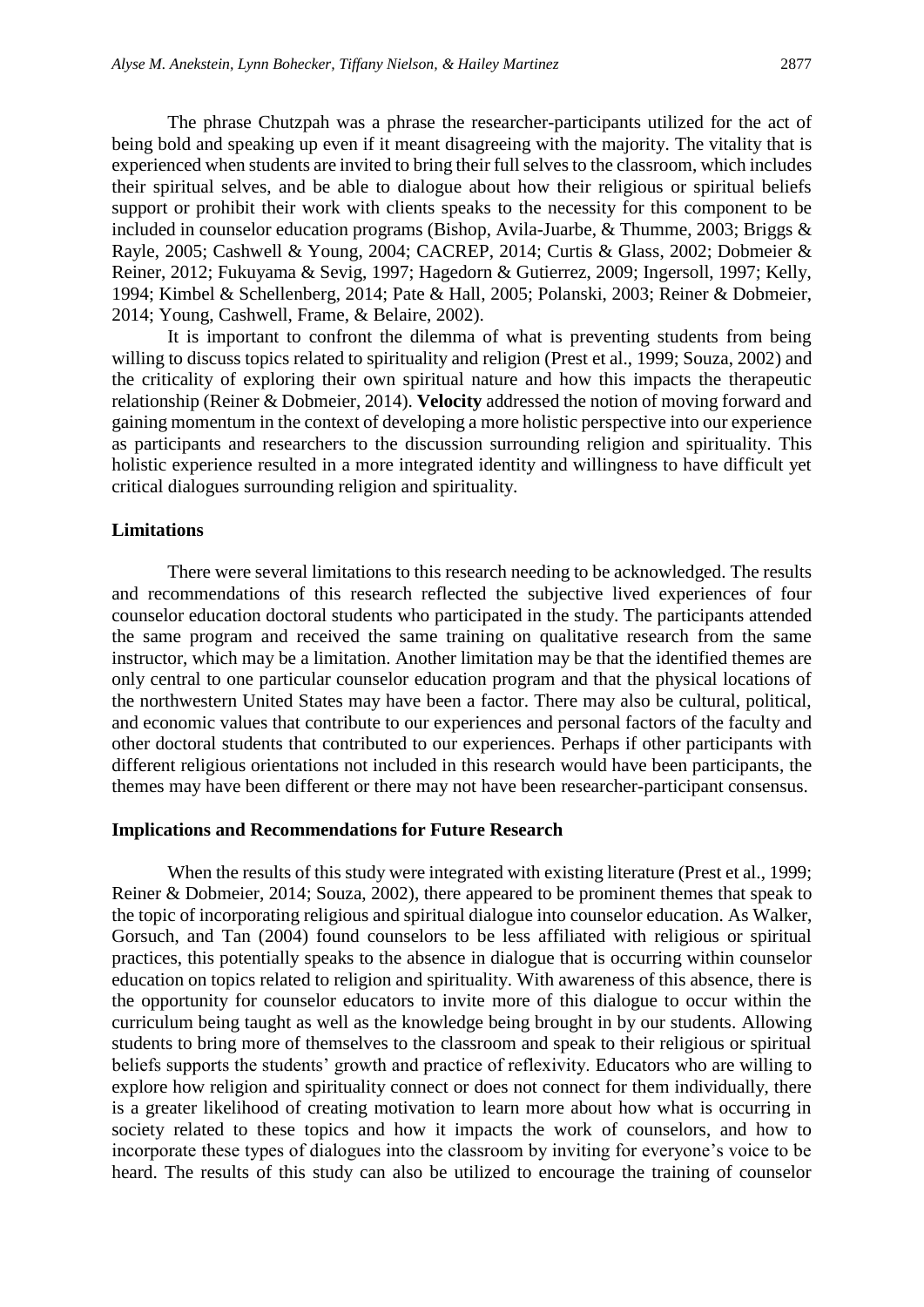educators to be aware of how these concerns impact their doctoral students and the program as a whole.

Directions for future research could explore the specific themes found within this research study. This study could be replicated in other regions with other doctoral programs in counselor education. It would also be interesting to explore the experiences of other mental health profession doctoral programs to see if there are any similarities. A quantitative study could be utilized to ascertain whether the identified themes could be generalized to all doctoral students in counselor education programs. Other populations could be examined such as master's and doctoral students, pre-tenured faculty, and tenured faculty at multiple institutions. Researchers could expand the sampling of research participants to include a diverse range of religious and spiritual orientations. Additionally, researchers could expand the sampling to include programs that are solely campus, blended, and fully online to reach a diverse range of student or faculty populations.

#### **References**

- Adams, C. M., Puig, A., Baggs, A., & Wolf, C. P. (2015). Integrating religion and spirituality into counselor education: Barriers and strategies. *Counselor Education and Supervision, 54*, 44–56. doi:10.1002/j.1556-6978.2015.00069.x
- Adams, J. R. (2012). Spiritual issues in counseling: What do students perceive they are being taught? *Counseling and Values, 57*(1), 66-80. doi: 10.1002/j.2161-007X.2012.00009.x
- American Counseling Association. (2014). *ACA code of ethics*. Alexandria, VA: ACA. Retrieved from<http://www.counseling.org/resources/aca-code-of-ethics.pdf>
- Anandarajah, G., & Hight, E. (2001). Spirituality and medical practice: Using HOPE questions as a practical tool for spiritual assessment. *American Family Physician, 63*, 81-89. Retrieved from<http://www.aafp.org/afp/2001/0101/p81.pdf>
- Association for Spiritual, Ethical, and Religious Values in Counseling (ASERVIC). (2009). Spiritual competencies: Competencies for addressing spiritual and religious issues in counseling. *Spiritual & religious competencies*. Retrieved from <http://www.aservic.org/resources/spiritual-competencies/>
- Bishop, D. R., Avila-Juarbe, E., & Thumme, B. (2003). Recognizing spirituality as an important factor in counseling supervision. *Counseling and Values*, *50*, 63-75. doi: 10.1002/j.2161-007X.2003.tb00273.x
- Bohecker, L., Schellenberg, R., & Silvey, J. (2017). Spirituality and religion: The ninth CACREP core curriculum area. *Counseling and Values*, *62*(2), 128-143.
- Briggs, M. K., & Rayle, A. D. (2005). Incorporating spirituality into core counseling courses: Ideas for classroom application. *Counseling and Values, 50*(1), 63-75.
- Cashwell, C. S., & Young, J. S. (2004). Spirituality in counselor training: A content analysis of syllabi from introductory spirituality courses. *Counseling and Values, 48*, 96-109. doi: 10.1002/j.2161-007X.2004.tb00237.x
- Clarkson, K., Hodges, D., & Moody, B. (2005). Because of you [Recorded by Kelly Clarkson]. On *Breakaway.* Los Angeles, CA: NRG Recording Studios. (2004).
- Council for Accreditation of Counseling and Related Educational Programs (CACREP). (2016). *Accreditation manual: 2016 standards* (4<sup>th</sup> ed.). Alexandria, VA: Author
- Council for Accreditation of Counseling and Related Educational Programs. (CACREP) (2014). A brief history, vision, mission and core values. *About CACREP*. Retrieved from<https://www.cacrep.org/about-cacrep/>
- Creswell, J. W., & Creswell, J. D. (2017). *Research design: Qualitative, quantitative, and mixed methods approaches*. Thousand Oaks, CA: Sage publications.
- Curtis, R. C., & Glass, J. S. (2002). Research and theory: Spirituality and counseling class: A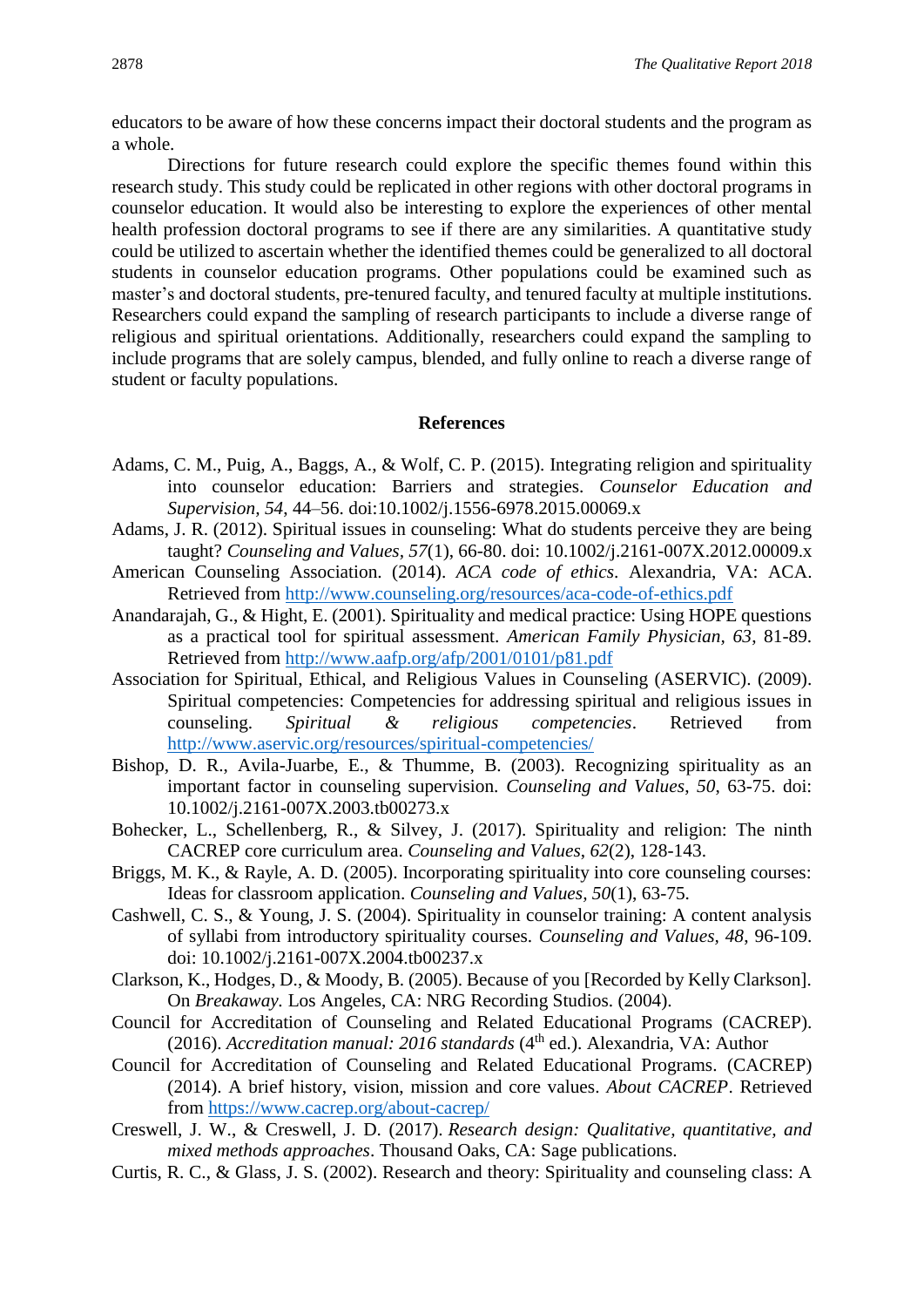teaching model. *Counseling and Values*, *47*(1), 3-12.

- de Bono, E. (1985). *de Bono's thinking course*. New York, NY: Facts on File Publications.
- de Bono, E. (1999). *Six thinking hats (revised and updated)*. New York, NY: Little, Brown, and Co.
- de Bruin, L. R. (2016). The influence of situated and experiential music education in teacherpractitioner formation: An autoethnography. *The Qualitative Report*, *21*(2), 407-427. Retrieved from<https://nsuworks.nova.edu/tqr/vol21/iss2/14>
- Des'ree, & Ingram, A. (1994). You gotta be [Recorded by Des'ree]. On *You gotta be.* London, England: Sony Soho Square. (1993).
- Dixon, S., & Wilcox, G. (2016). The counseling implications of neurotheology: A critical review. *Journal of Spirituality in Mental Health, 18,* 91-107. doi:10.1080/19349637.2015.1064804
- Dobmeier, R. A., & Reiner, S. M. (2012). Spirituality in the counselor education curriculum: A national survey of student perceptions. *Counseling and Values, 57*, 47-65. doi:10.1002/j.2161007X.2012.00008.x
- Duffy, R. D., Bott, E. M., Allan, B. A., Torrey, C. L., & Dik, B. J. (2012). Perceiving a calling, living a calling, and job satisfaction: Testing a moderated, multiple mediator model. *Journal of Counseling Psychology, 59*, 50-59. doi:10.1037/a0026129
- Ellis, C. (1995). *Final negotiations: A story of love, loss, and chronic illness.* Philadelphia, PA: Temple University Press.
- Freeman, D. R. (2007). Spirituality and the calling of social work students. *Journal of the North American Association of Christians in Social Work, 34*, 277-297.
- Fukuyama, M., & Sevig, T. D. (1997). Spiritual issues in counseling: A new course. *Counselor Education and Supervision, 36*(3), 224-232. doi: 10.1002/j.1556-6978.1997.tb00389.x
- Geertz, C. (1973). *The interpretation of cultures*. New York, NY: Basic Books.
- Geertz, C. (1988). *Works and lives: The anthropologist as author*. Stanford, CA: Stanford University Press.
- Godspeed. (n.d.). In *Merriam-Webster online*. Retrieved from [http://www.merriam](http://www.merriam-webster.com/dictionary/Godspeed)[webster.com/dictionary/Godspeed.](http://www.merriam-webster.com/dictionary/Godspeed)
- Graff, D. (2007). A study of social work students' beliefs about the inclusion of religious and spiritual content in social work. *Journal of Social Work Education, 43*, 243-256.
- Hage, S. M., Hopson, A., Siegel, M., Payton, G., & DeFanti, E. (2006). Multicultural training in spirituality: An interdisciplinary review. *Counseling and Values, 50*(3), 217-234. doi: 10.1002/j.2161-007X.2006.tb00058.x
- Hagedorn, W. B., & Gutierrez D. (2009). Integration versus segregation: Applications of the spiritual competencies in counselor education programs. *Counseling and Values, 54*, 32-47. doi: 10.1002/j.2161-007X.2009.tb00003.x
- Hall, S. F., Burkholder, D., & Sterner, W. R. (2014). Examining spirituality and sense of calling in counseling students. *Counseling and Values, 59*(1), 3-16. doi: 10.1002/j.2161- 007X.2014.00038.x
- Helminiak, D. A. (2001). Treating spiritual issues in secular psychotherapy. *Counseling and Values, 45*, 163–189. doi:10.1002/j.2161-007X.2001.tb00196.x
- Henriksen, R. C., Jr., Polonyi, M. A., Bornsheuer-Boswell, J. N., Greger, R. G., & Watts, R. E. (2015). Counseling students' perceptions of religious/spiritual counseling training: A qualitative study. *Journal of Counseling & Development, 93*, 59–69. doi:10.1002/j.1556-6676.2015.00181.x
- Hickson, J., Housley, W., & Wages, D. (2000). Counselors' perceptions of spirituality in the therapeutic process. *Counseling and Values, 45*(1), 58-66. doi: 10.1002/j.2161- 007X.2000.tb00183.x
- Hirsbrunner, L. E., Loeffler, D. N., & Rompf, E. L. (2012). Spirituality and religiosity: Their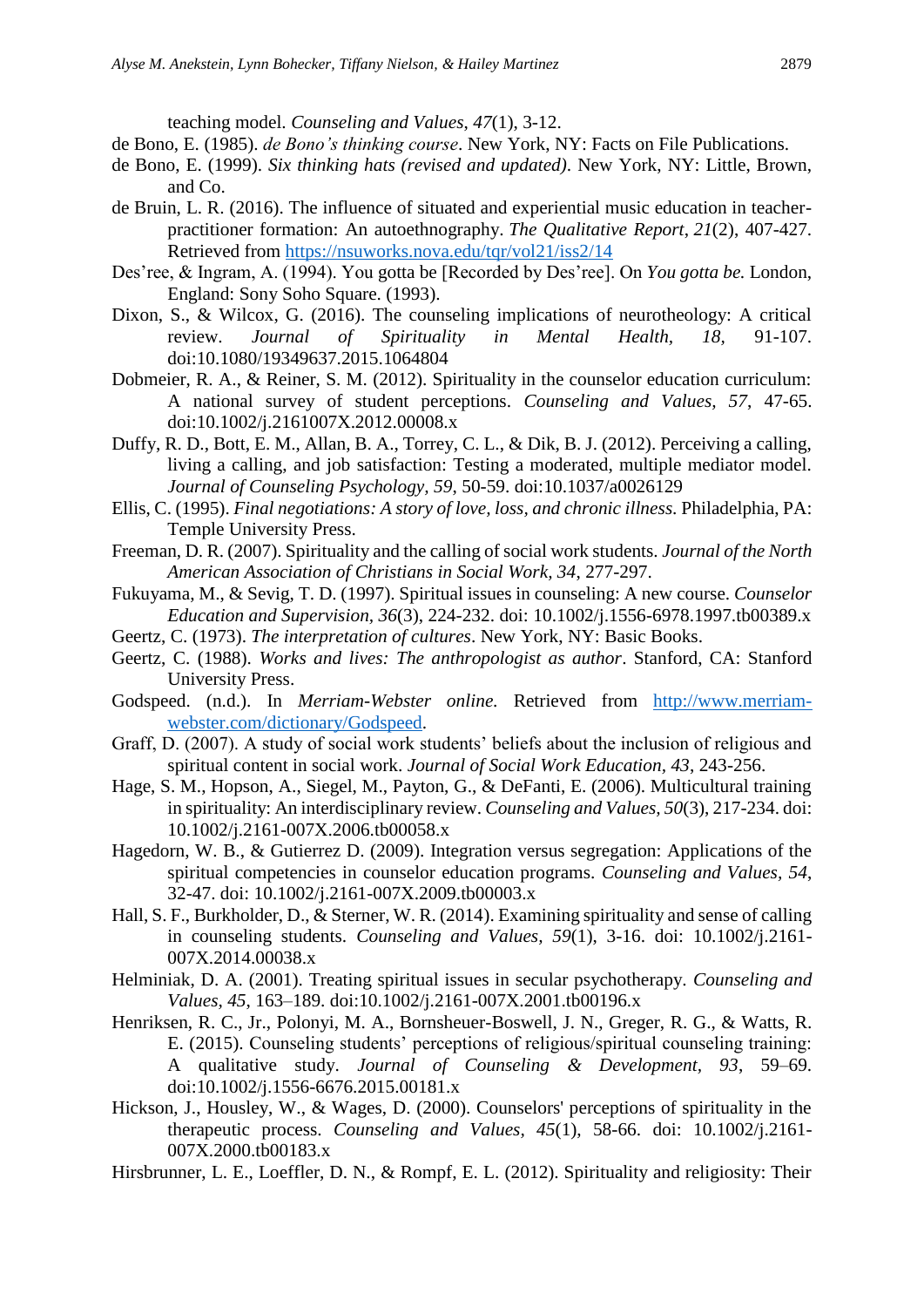effects on undergraduate social work career choice. *Journal of Social Service Research, 38*, 199-211. doi:10.1080/01488376.2011.645411

- Ingersoll, R. E. (1997). Teaching a course on counseling and spirituality. *Counselor Education and Supervision, 36*, 224-232. doi:10.1002/j.1556-6978.1997.tb00389.
- Johnson, C. R., & Eaves, K. L. (2013). An ounce of time, a pound of responsibilities and a ton of weight to lose: An autoethnographic journey of barriers, message adherence and the weight-loss process. *Public Relations Inquiry*, *2*(1), 95-116.
- Kaplan, D. M., Tarvydas, V. M., & Gladding, S. T. (2014). 20/20: A vision for the future of counseling: The new consensus definition of counseling. *Journal of Counseling & Development, 92,*366-372. doi:10.1002/j.1556-6676.2014.00164.x
- Kelly, E. W. (1994). The role of religion and spirituality in counselor education: A national survey. *Counselor Education and Supervision, 33*(4), 227-237. doi: 10.1002/j.1556- 6978.1994.tb00290.x
- Kimbel, T., & Schellenberg, R. (2014). Meeting the holistic needs of students: A proposal for spiritual and religious competencies for school counselors. *Professional School Counseling, 17*(1), 76-85.
- Koenig, H. G. (2015). Religion, spirituality, and health: A review and update. *Advances in Mind–Body Medicine, 29,* 19–26.
- Koenig, H. G., Larson, D. B., & McCullough, M. E. (2000). *Religion and health: A century of research reviews*. New York, NY: Oxford University Press.
- Koenig, H. G., McCullough, M. E., & Larson, D. B. (2001). *Handbook of religion and health.*  New York, NY: Oxford University Press.
- Lee, A., & Moody, B. (2007). Everybody's fool [Recorded by Evanescence]. On *Fallen* [CD]. New York City, NY: Wind Up Records. (2006).
- Lee, T. A., Sheets, L. H. W., & Wells, C. N. (2012). Need you now (how many times) [Recorded by Plumb]. On *Need you now*. Nashville, TN: Curb.
- Mabey, S. (2014). Glorious. [Recorded by David Archuletta]. Chile. (2013).
- Masser, M., & Creed, L. (1985). The greatest love of all [Recorded by Whitney Houston]. On *Whitney Houston*. New York, NY: Arista Records. (1984).
- Morrison, J. Q., Clutter, S. M., Pritchett, E. M., & Demmitt, A. (2009). Perceptions of clients and counseling professionals regarding spirituality in counseling. *Counseling and Values, 53*, 183-194. doi: 10.1002/j.2161-007X.2009.tb00124.x
- Muncey, T. (2010). *Creating autoethnographies.* Thousand Oaks, CA: SAGE Publications.
- Myers, J. E. (2009). Wellness counseling. In American Counseling Association (Ed.), *The ACA encyclopedia of counseling* (pp. 563–565). Alexandria, VA: American Counseling Association.
- Myers, J. E., & Sweeney, T. J. (2008). Wellness counseling: The evidence base for practice. *Journal of Counseling & Development, 86*, 482–493. doi:10.1002/j.1556- 6678.2008.tb00536.x
- Myers, J., & Williard, K. (2003). Integrating spirituality into counselor preparation: A developmental, wellness approach. *Counseling and Values, 47*, 142-155. doi: 10.1002/j.2161-007X.2003.tb00231.x
- Mykhalovskiy, E. (1996). Reconsidering table talk: Critical thoughts on the relationship between sociology, autobiography and self-indulgence. *Qualitative Sociology*, *19*(1), 131-151.
- Palmer, M., Larkin, M., de Visser, R., & Fadden, G. (2010). Developing an interpretative phenomenological approach to focus group data. *Qualitative Research in Psychology*, *7*(2), 99-121.
- Pate, R. H., & Hall, M. P. (2005). One approach to a counseling and spirituality course. *Counseling and Values, 49*(2), 155-160.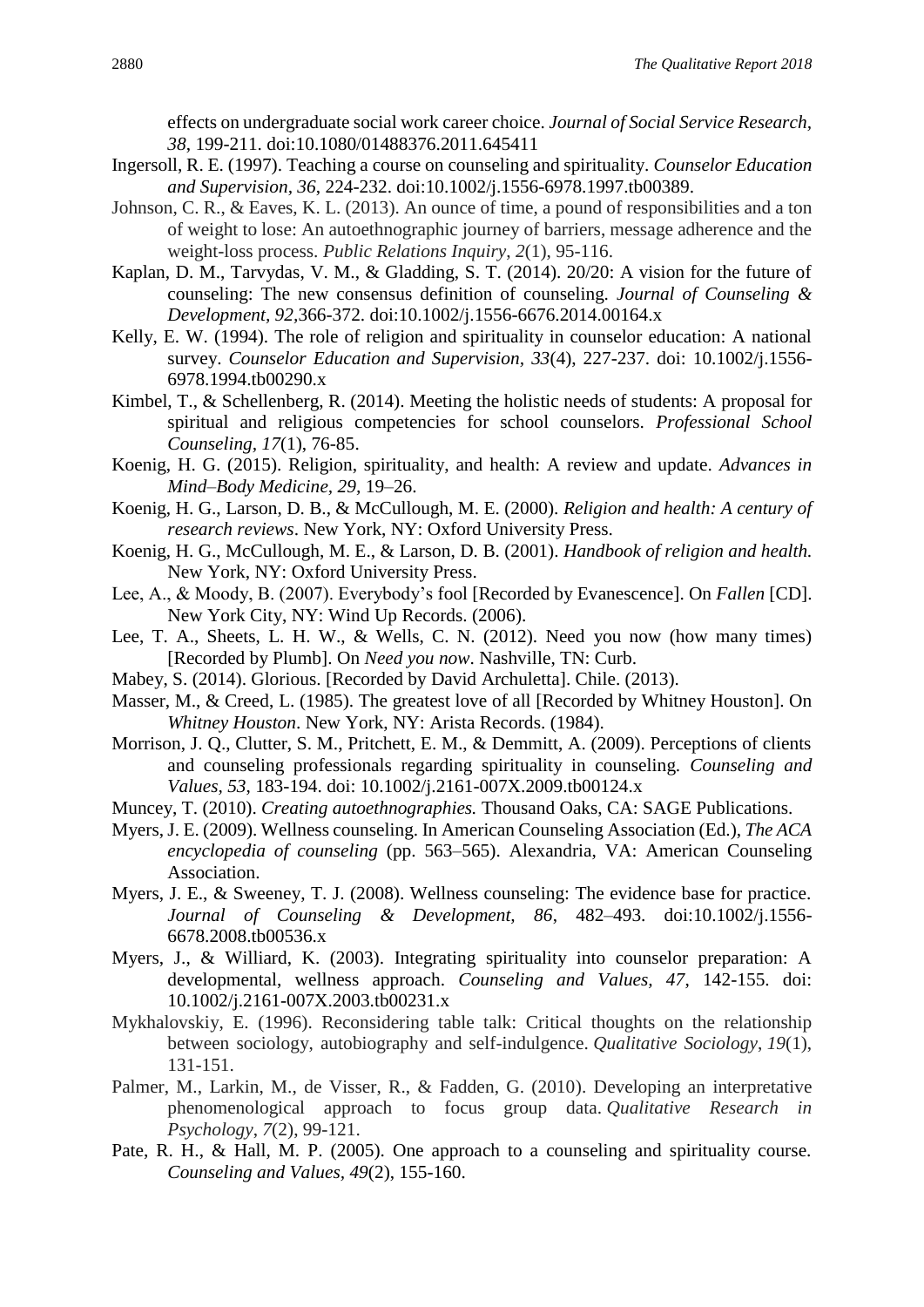- Pate, R. H., & High, H. J. (1995). The importance of client religious beliefs and practices in the education of counselors in CACREP‐accredited programs. *Counseling and Values, 40*(1), 2-5. doi: 10.1002/j.2161-007X.1995.tb00381.x
- Patton, M. Q. (2014). *Qualitative research & evaluation methods: Integrating theory and practice* (4th ed.). Thousand Oaks, CA: SAGE.
- Polanski, P. J. (2003). Spirituality in supervision. *Counseling and Values 47*(2), 131-141. doi: 10.1002/j.2161-007X.2003.tb00230.x
- Pratt, M. L. (1986). Fieldwork in common places. In J, Clifford & G. E. Marcus (Eds.), *Writing culture: The poetics and politics of ethnography* (pp. 27-50). Berkeley, CA: University of California Press.
- Prest, L., Russel, R., & D'Souza, H. (1999). Spirituality and religion in training, practice and personal development. *Journal of Family Therapy, 21*, 60-77.
- Reed-Danahay, D. (1997). *Auto/ethnography*. New York, NY: Berg.
- Reiner, S. M, & Dobmeier, R. A. (2014). Counselor preparation and the Association for Spiritual, Ethical, and Religious Values in Counseling Competencies: An exploratory study. *Counseling and Values, 59*, 192-207. doi: 10.1002/j.2161-007X.2014.00051.x
- Richards, P. S., & Bergin, A. E. (2005). *A spiritual strategy for counseling and psychotherapy* (2nd ed.). Washington, DC: American Psychological Association.
- Schwartz, S. (2003). Defying gravity [Recorded by Idina Menzel and Kristin Chenoweth]. On *Wicked.* Santa Monica, CA: Decca Broadway Records.
- Souza, K. (2002). Spirituality in counseling: What do counseling students think about it? *Counseling and Values, 46*, 213-217. doi: 10.1002/j.2161-007X.2002.tb00214.x
- Spanos, W. V. (1976). Heidegger, Kierkegaard, and the hermeneutic circle: Towards a postmodern theory of interpretation as dis-closure. *Boundary 2*, 455-488.
- Spektor, R. (2006). Music box. On *Begin to hope deluxe edition* [CD]. New York City, NY: Sire Records.
- Spry, T. (2001). Performing autoethnography: An embodied methodological praxis. *Qualitative inquiry*, *7*(6), 706-732.
- Stanard, R. P., Sandhu, D. S., & Painter, L. C. (2000). Assessment of spirituality in counseling. *Journal of Counseling & Development, 78*, 204-210. doi: 10.1002/j.1556- 6676.2000.tb02579.x
- Stanley, L. (1993). On auto/biography in sociology. *Sociology, 27*, 41-52.
- Tabei, S. Z., Zarei, N., & Joulaei, H. (2016). The impact of spirituality on health. *Shiraz E-Medical Journal, 17,* e39053. doi: 10.17795/semj39053
- Tait, M., Campbell, W., Mosley, & Otero, J. (2010). Born again [Recorded by Newsboy]. On *Born again.* Nashville, TN: Inpop Records.
- van Asselt, K. W., & Senstock, T. D. B. (2009). Influence of counselor spirituality and training on treatment focus and self-perceived competence. *Journal of Counseling and Development*, *87*(4), 412.
- van Manen, J. (1988). *Tales of the field: On writing ethnography.* Thousand Oaks, CA: Sage.
- van Manen, M. (1997). *Researching lived experience: Human science for an action sensitive pedagogy* (2<sup>nd</sup> ed.). London, Ontario, Canada: Althouse Press.
- Walker, D. F., Gorsuch, R. L., & Tan, S.-Y. (2004). Therapists' integration of religion and spirituality in counseling: A meta-analysis. *Counseling and Values, 49*, 69-80.
- Wang, C. C. (2005). Photovoice: A participatory action research strategy applied to women's health. *Journal of Women's Health, 8* (2), 185-192.
- Watson, C. W. (Ed.) (1999) *Being there.* London, UK: Pluto.
- Wheeler, N., & Ritter, T. (2005). Dirty little secret [Recorded by All-American Rejects]. On *Dirty little secret*. Santa Monica, CA: Interscope Records. (2004).